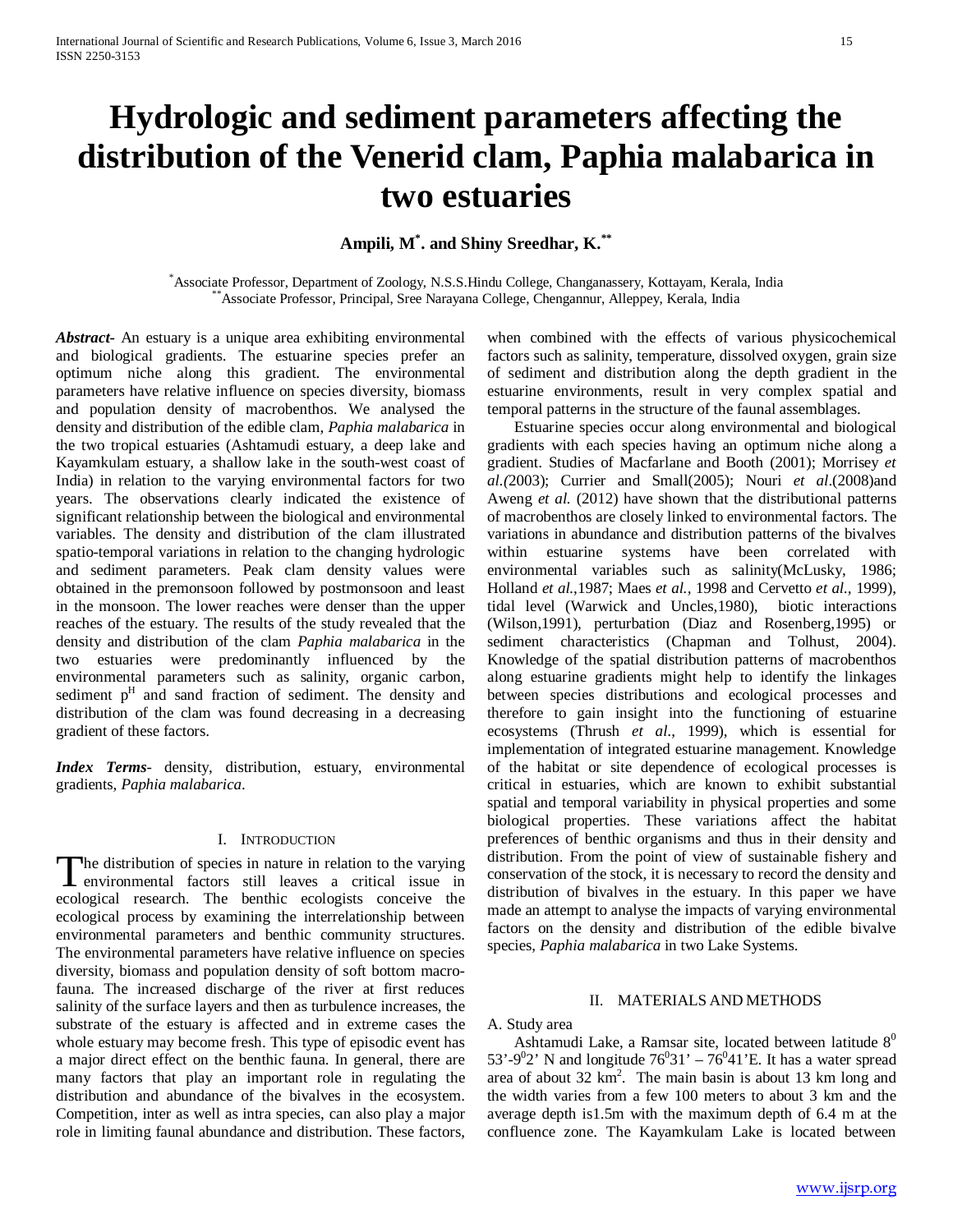latitude  $9^02'$ - $9^016'$  and longitude  $76^025'$ -76<sup>0</sup>32'E. It is a narrow stretch of linear water body having a length of about 24 km. Its width varies from a few tens of meters to over a kilometer and depth of 0.5m to 2.5meter .The two estuaries remains connected to the Arabian Sea throughout the year.

B. Sampling

 Six sampling sites were fixed in the clam beds of both the estuaries.

#### C. Clam sampling

 Quadrat sediment samples were collected from the sampling sites of both the estuarine systems at monthly intervals. At each sampling site four quadrat  $(0.25m^2)$  were marked on the clam beds. The bivalves were collected after the sediment had been washed through a 5mm mesh net and mean clam density was calculated.

## D. Water sampling

 Monthly bottom water samples were collected from the marked sites by Niskin water sampler. The sampling was done for two years. Measurements of temperature,  $p<sup>H</sup>$  and fixation of dissolved oxygen were done in the field at the time of sample collection. Water for the analysis of all other parameters was collected in acid cleaned and pre-rinsed glass bottles and was taken to the laboratory under refrigeration. Salinity was determined by Mohr-Knudsen argentometric titration method (Strickland and Parsons,1968) and was measured using the Practical Salinity Scale. Dissolved Oxygen fixed in situ was analysed in the lab following modified Winkler's method (Strickland and Parsons, 1968).  $p^H$  was measured immediately after collection using a portable  $p<sup>H</sup>$  meter. Temperature of the water was recorded using a mercury filled Celsius thermometer. E. Sediment sampling

 The sediment samples were collected from each sampling point to a depth of 20cm. Bivalves were separated from sediment samples using 5mm mesh net. The soil samples were air dried and were used for the analyses of soil parameters such as sediment texture (%) by pipette analysis (Krumbein and Pettijohn, 1983), sediment  $p<sup>H</sup>$ , electrical conductivity (mS/cm) using RD 26 Solu-Bridge, organic carbon (%) by Walkley- Black method (1934), phosphorus (mg/g) by sodium bicarbonate method (Olsen *et al*., 1954) and potassium (mg/g) by Flame photometric method (APHA, 1998).

F. Data analyses

 The data were pooled seasonally and the results were subjected to suitable statistical analysis using Statistical Package for the Social Sciences (SPSS 20.0 version).The differences in the observed environmental parameters and biological parameters were tested using ANOVA. When a significant difference was detected using ANOVA, a post-hoc test was done using *Duncan's Multiple Range Test* (*DMRT*).Correlation analysis was conducted to determine correlation between the environmental parameters and the biological parameters. Independent student's *t-test* was carried out to determine the difference in means between the two estuaries. Principal Component Analysis (PCA) was carried out to determine the significant environmental variables influencing the density and distribution of clams in the estuaries.

## III. RESULT

#### A. Density and distribution of the clam

 The spatio-temporal variations in the density of *Paphia malabarica* in the Ashtamudi estuary and Kayamkulam estuary are given in Figure 1. *Paphia malabarica* was densely populated in the estuarine zone of Ashtamudi estuary. It showed a gradation in distribution from the sites near the estuarine mouth to the upper reaches in a decreasing salinity gradient. During the premonsoon the clam density varied between  $45.38 \pm 10.09$ number /  $m^2$  in site VI and 928.3  $\pm$  76.58 number /  $m^2$  in site I with an average of  $294.88 \pm 42.92$ . In the monsoon the clam density variegated from 49.75 $\pm$  13.85 number / m<sup>2</sup> in site VI and  $459.5 \pm 296.7$  number / m<sup>2</sup> in site I with an average of 189.33  $\pm$ 78.61. In the postmonsoon the clam density ranged from41.13 $\pm$ 9.95 number / m<sup>2</sup> in site VI and 847.1 $\pm$ 119.7 number /  $m^2$  in site I with an average of 262.52  $\pm$  45.92. The analysis of variance showed that the differences in densities of clam was significant both between seasons ( $P < 0.000$ ) and sites ( $P < 0.000$ ). Duncan's Multiple Range Test (*DMRT*) was applied and it showed that the differences were significant at all sites in all the three seasons. In the Kayamkulam estuary, in the premonsoon the density variegated from 69  $\pm$ 31.18 number / m<sup>2</sup> to 154.9  $\pm$ 42.93 number /  $m^2$  with an average of  $105.01 \pm 28.5$ . In the monsoon the density varied from  $25.25 \pm 17.13$  number / m<sup>2</sup> to 74.63 $\pm$  34.02 number / m<sup>2</sup> with an average of 42.77 27.09. In the postmonsoon the mean density fluctuated from to  $69.13 \pm 23.78$ number / m<sup>2</sup> to 161 $\pm$  30.14 number / m<sup>2</sup> with an average of 93.21  $\pm$  29.32. The analysis of variance showed that the difference between the mean values were significant between seasons (P<0.000) and between the sites (P< 0.000). The *DMRT* showed that the mean value of postmonsoon was more significant than the other seasons.

 The clam *Paphia malabarica* was obtained from all the sites observed in both the Lakes in all seasons. The site I was denser than the others in Ashtamudi estuary where as the site I was less dense than other sites in Kayamkulam estuary. In the premonsoon the mean density of *Paphia malabarica* was recorded as  $294.9 \pm 42$ . 59 in Ashtamudi estuary and  $105.01 \pm 28.5$  in Kayamkulam estuary. In the monsoon the density of *Paphia malabarica* in Ashtamudi estuary was noted as  $189.33 \pm 78.61$ and in Kayamkulam estuary as  $42.77 \pm 27.09$ . In the postmonsoon the density of *Paphia malabarica* in Ashtamudi estuary was found to be  $262.52 \pm 45.92$  and in Kayamkulam estuary as 93.21 ± 29.32. The mean density of clam *Paphia malabarica* during the study period in Ashtamudi estuary was recorded as  $248.92 \pm 55.71$  and in Kayamkulam estuary as 80.33  $\pm$  28.3. The variations in mean values of density between the two estuarine systems were significant at 5% level (t=8.368, P<0.000) (Table III).

 The correlation studies on the data of Ashtamudi estuary revealed that the density of *Paphia malabarica* was positively correlated with salinity, sediment electrical conductivity, phosphorus and negatively correlated with dissolved oxygen (Table I).In the Kayamkulam estuary it was observed that the clam density was positively correlated with salinity, sediment  $p<sup>H</sup>$ , potassium and have negative correlation with dissolved oxygen and phosphorus (Table II). B. Hydrologic parameters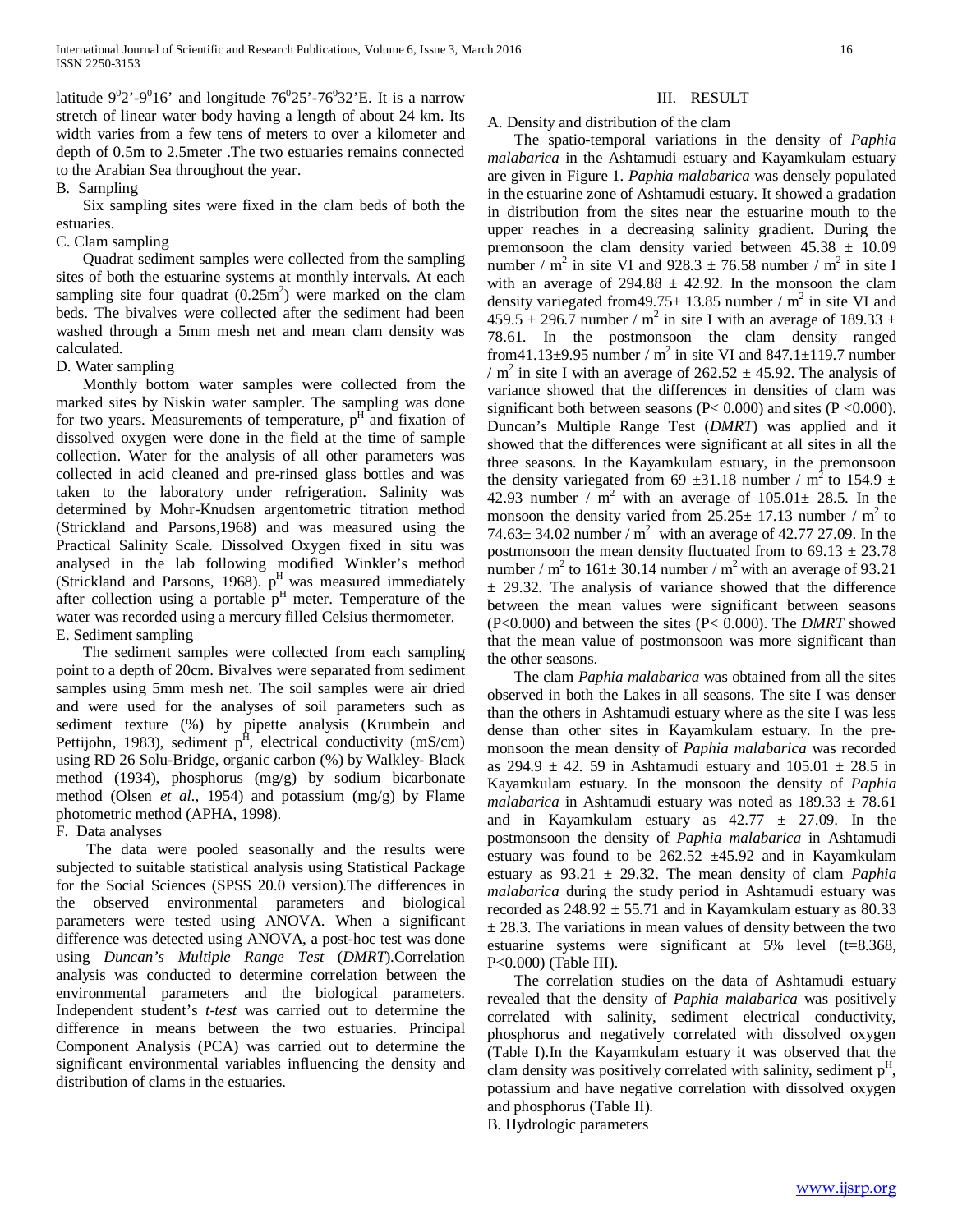The mean salinity values in the Ashtamudi estuary showed a spatio-temporal variation in the estuary (Figure 2). A salinity gradient was evident in the estuary, with mean salinity increasing from the upper reaches (site VI) to site near barmouth (site I) of the estuary. The mean salinity values of the sites varied from 23.49  $\pm$  2.77 to 26.78  $\pm$ 4.48 with an average of 25.28  $\pm$  3.68 in the premonsoon. In the monsoon the salinity values fluctuated from 20.46  $\pm$  7.29to 23.08  $\pm$  7.7 with an average of 21.81  $\pm$  7.42. In the post monsoon the mean salinity values ranged from  $19.81\pm$ 5.3 to 24.02  $\pm$ 4.99 with an average of 22.02  $\pm$  5.11 . The statistical analysis showed significant variation in mean salinity values between season ( $P < 0.004$ ). No significant variation in salinity was observed between the sites studied. Duncan's multiple range test (*DMRT*) of salinity showed that the mean value of salinity in the premonsoon was significantly different from other seasons. The salinity showed highly significant negative correlation with dissolved oxygen,  $p<sup>H</sup>$  of water and phosphorus and significant positive correlation with sediment pH, electrical conductivity and potassium (Table I). The mean salinity values of Kayamkulam estuary during the premonsoon period fluctuated from  $23.73 \pm 8.98$  to  $26.61 \pm 5.4$  with an average of  $25.32 \pm 6.88$  (Figure 3). In the monsoon the mean salinity values varied from  $17.17 \pm 7.66$  to  $23.47 \pm 3.44$  with an average of 20.41  $\pm$  5.39. In the postmonsoon the mean salinity values departed from  $23.22 \pm 5.97$  to  $25.76 \pm 3.9$  with an average of  $24.55 \pm 4.83$ . The statistical analysis showed significant variation in mean salinity values between seasons ( $P < 0.000$ ). Duncan's multiple range test of salinity showed that the mean value of salinity in the monsoon was significantly different. The salinity showed highly significant negative correlation with dissolved oxygen (Table II).

 The average dissolved oxygen values showed spatiotemporal variations (Figure 2). There was an increase in the mean values of dissolved oxygen from the sites near the estuary mouth to the sites in the upper reaches. The mean dissolved oxygen values varied from  $3.33\pm0.96$  mgl<sup>-1</sup> and  $4.90\pm0.64$  mgl<sup>-1</sup> with an average of  $4.04 \pm 0.79$  in the premonsoon. In the monsoon the dissolved oxygen values fluctuated from 4.91±1.49 mgl<sup>-1</sup> to 5.54 $\pm$ 2.71 mgl<sup>-1</sup> with an average of 5.17  $\pm$  1.98. In the post-monsoon the dissolved oxygen values changed from  $3.33 \pm$ 0.99 mgl<sup>-1</sup> to 5.30  $\pm$  2.65 mgl<sup>-1</sup> with an average of 4.22  $\pm$  1.78. The Analysis of Variance (ANOVA) of dissolved oxygen in different sites in the Ashtamudi estuary showed that the variations were significant both between the season (P<0.003) and sites (P<0.004). *DMRT* showed that the mean value of monsoon was significant from that of the other two seasons. The dissolved oxygen showed significant positive correlation with  $p<sup>H</sup>$ and negative correlation with temperature, sediment pH, electrical conductivity ( Table 1 ). The mean values of the dissolved oxygen in the Kayamkulam estuary during the study period are depicted in figure 3. The dissolved oxygen values fluctuated from  $3.93 \pm 0.742$  mgl<sup>-1</sup> to  $4.85 \pm 1.14$  mgl<sup>-1</sup> with an average of  $4.38 \pm 0.93$  in the premonsoon. In the monsoon the dissolved oxygen values varied from  $4.78 \pm 1.58$  mgl<sup>-1</sup> to  $5.21 \pm$ 2.23mgl<sup>-1</sup> with an average of 4.99  $\pm$  1.94. In the post-monsoon the dissolved oxygen values variegated from  $4.60 \pm 1.4$  mgl<sup>-1</sup> to 5.13  $\pm$  1.84 mgl<sup>-1</sup> with an average of 4.85  $\pm$  1.65. The ANOVA of dissolved oxygen in different sites in the Kayamkulam estuary showed that the variations were not significant both between the season and sites. The dissolved oxygen showed highly significant negative correlations with temperature, sediment  $p<sup>H</sup>$ , electrical conductivity and sediment potassium and positive correlation with sediment phosphorus (Table II).

 The mean values of water pH in the premonsoon departed from 7.88  $\pm$  0.32 to 8.07  $\pm$  0.229 with an average of 7.98  $\pm$ 0.263. In the monsoon the  $p<sup>H</sup>$  values altered from  $8 \pm 0.2$  to 8.14  $\pm$  0.179 with an average value of 8.09  $\pm$  0.189. In the postmonsoon the mean values of pH variegated from 7.99  $\pm$ 0.243 to  $8.03 \pm 0.278$  with an average of  $8.01 \pm 0.263$ . The pH values of the estuarine water remained alkaline throughout the study period (Figure 2). The variations in pH values were statistically not significant both between sites and seasons. The p<sup>H</sup> showed significant negative correlation with temperature and sediment pH and highly significant positive correlation with the sediment phosphorus (Table I). The average  $p<sup>H</sup>$  values of water in the Kayamkulam estuary during the premonsoon varied from 7.97  $\pm$  0.3 to 8.02  $\pm$  0.32 with an average of 7.99  $\pm$  0.31 (Figure 3). In the monsoon the pH values altered from  $7.91 \pm 0.385$  to 7.95  $\pm$  0.34 with an average value of 7.93  $\pm$  0.36. In the postmonsoon the mean values of pH changed from  $7.86 \pm 0.409$ to 7.91 $\pm$  0.234 with an average of 7.88  $\pm$  0.32. The variations in values of  $p<sup>H</sup>$  were statistically not significant both between sites and seasons. The study area of the Kayamkulam estuary exhibited an alkaline inclination throughout the entire study period. The water  $p<sup>H</sup>$  showed highly significant positive correlation with sediment phosphorus, potassium, organic carbon and sediment (TableII).

 The spatio-temporal variations in the average values of water temperature at Ashtamudi estuary showed that in the premonsoon the mean values deviated from  $28.56 \pm 1.45$  °C to  $28.63 \pm 1.33$ °C with an average of  $28.60 \pm 1.386$  (Figure 2). In the monsoon the mean temperature values fluctuated from  $27.21 \pm 0.786$  °C to 27.44  $\pm$  0.678°C with an average of 27.34  $\pm$  0.98. The mean values of temperature in different sites in the postmonsoon varied from 27.51  $\pm$  0.871°C to 28  $\pm$  1.035°C with an average of 27.78  $\pm$ 0.94. ANOVA of temperature during the study period showed that the variations in mean values between the season was significant ( P<0.000). *DMRT* showed that the variation in mean temperature values of premonsoon was significantly different from that of the other seasons. The mean values of water temperature at the Kayamkulam estuary in the premonsoon variegated from 28.81  $\pm 1.85$  °C to 28.88  $\pm$  1.66° C with an average of  $28.84 \pm 1.76$  (Figure 3). In the monsoon the mean temperature values deviated from  $27.19 \pm 1.067$  °C to  $27.38 \pm 1.067$ 0.876°C with an average of 27.28  $\pm$  0.97. The mean values of temperature in different sites in the postmonsoon departed from 27.50  $\pm$  1.58°C to 27.81  $\pm$  1.16°C with an average of 27.66  $\pm$ 1.37. ANOVA of temperature during the study period showed that the variations in mean values between the season was significant  $(P<0.000)$  whereas the variation between the sites were not significant. DMRT showed that the variation in mean temperature values of premonsoon was significantly different C. Hydrologic parameters-Difference between estuarine systems.

 The differences in the mean values of the hydrologic parameters studied in the Ashtamudi estuary and Kayamkulam estuary is depicted in Table III.

 The mean salinity value of Ashtamudi estuary was recorded as 23.04  $\pm$  5.727 and that of Kayamkulam estuary as 23.43  $\pm$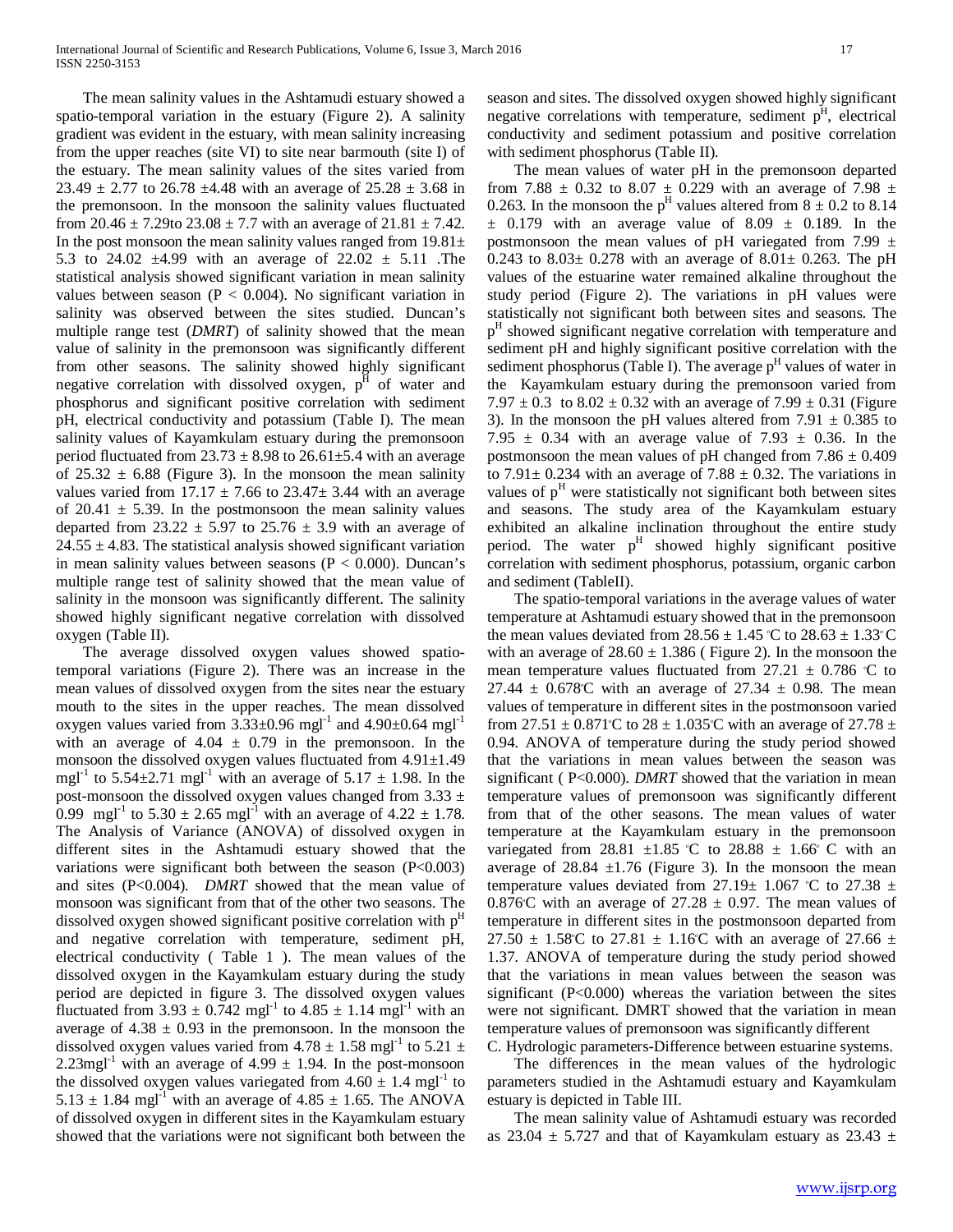6.347. The variations between the locations were not significant at 5% level  $(t_{(286)} = 0.548, P=0.584)$ . The mean dissolved oxygen values recorded in the Ashtamudi estuary and Kayamkulam estuary were  $4.48 \pm 1.792$  mgl<sup>-1</sup> and  $4.74\pm$  $1.543$ mgl<sup>-1</sup> respectively. The variations in mean values of dissolved oxygen between the locations were not significant at 5% level (t  $(286) = 1.328$ , P=0.185). The mean p<sup>H</sup> values recorded for Ashtamudi estuary and Kayamkulam estuary were 8.02  $\pm$ 0.239 and  $7.94 \pm 0.32$  respectively. It was observed that the mean value of  $p<sup>H</sup>$  in Ashtamudi estuary had statistical significance when compared to the mean value of Kayamkulam estuary (t  $_{(286)}$ )  $=2.649$ , P $=0.009$ ). The mean values of temperature recorded from the Ashtamudi estuary and Kayamkulam estuary were 27.89  $\pm$  1.195 $\degree$  C and 27.93  $\pm$  1.488 $\degree$  C respectively. The variations in mean values of temperature between the locations were not significant at 5% level (t  $_{(286)} = 0.227$ , P=0.820). D. Sediment parameters

The mean sediment  $p<sup>H</sup>$  values showed that the sediment of clam bed at Ashtamudi estuary was acidic throughout the study period (Figure 4). In the premonsoon the  $p<sup>H</sup>$  values ranged from  $6.93 \pm 0.86$  to  $6.97 \pm 0.94$  with a mean value of  $6.95 \pm 0.89$ . In the monsoon the p<sup>H</sup> values deviated from 6.30  $\pm$  1.37 to 6.49  $\pm$  1.4 with an average of  $6.41 \pm 1.42$ . In the postmonsoon the sediment  $p<sup>H</sup>$  values varied from 5.52  $\pm$  0.966 to 5.93  $\pm$  1.43 with an average value of  $5.676 \pm 1.15$ . The analysis of variance showed significant differences between mean values of season (P<0.001). The Duncan's multiple range test of sediment  $p<sup>H</sup>$  showed that the mean values of sediment  $p<sup>H</sup>$  were significantly different in the three seasons. The sediment pH showed significant negative correlations with organic carbon and phosphorus (Table 1). The mean sediment  $p<sup>H</sup>$  values of clam bed at Kayamkulam estuary are detailed in figure 4. In the premonsoon the  $p<sup>H</sup>$  values varied from 6.93 $\pm$  0.97 to 7.13 $\pm$  0.94 with a mean value of 7.02 $\pm$  0.95. In the monsoon the  $p^H$  values departed from 6.21  $\pm$  1.6 to 6.35 $\pm$  1.6 with an average of 6.29  $\pm$ 1.6. In the postmonsoon the sediment  $p<sup>H</sup>$  values altered from 6.33  $\pm$  1.19 to 6.40  $\pm$  1.19 with an average value of  $6.36 \pm 1.2$ . The statistical analysis of variance showed significant difference in  $p<sup>H</sup>$  values between season (P<0.05). The Duncan's multiple range test of sediment  $p<sup>H</sup>$  showed that the mean values of sediment  $p<sup>H</sup>$  in the premonsoon was significantly different from the other seasons. The sediment pH exhibited asignificant correlation with the electrical conductivity and organic carbon of the sediment (Table II).

 The mean values of the electrical conductivity of the sediment in the clam bed of Ashtamudi estuary is illustrated figure 4. In the premonsoon the mean values of sediment electrical conductivity varied from 3.03  $\pm$ 2.094 mS/cm to 7.56  $\pm$ 4.455 mS/cm with an average of  $5.32 \pm 3.267$ . In the monsoon the mean values fluctuated from  $1.58 \pm 1.078$  mS/cm to  $6.59\pm$ 2.534mS/cm with an average of  $5.10 \pm 1.757$ . In the post monsoon the mean values deviated from 6.70  $\pm$  3.495 to 7.22  $\pm$ 4.869 with an average of 7.03  $\pm$  4.181. Statistical analysis showed that there was a significant spatio-temporal variation in sediment electrical conductivity. When the results of the electrical conductivity values obtained were subjected to analysis, significant differences in mean values of electrical conductivity were observed between the seasons (P< 0.000) and between the sites (P<0.000). The *DMRT* showed that the variations in postmonsoon values were significantly different from that of the monsoon and premonsoons. Sediment electrical conductivity exhibited significant positive correlation with phosphorus and negative correlation with sand fraction of sediment (Table I). The mean values of the electrical conductivity in different seasons at different sites of Kayamkulam estuary are sculptured in figure 4. In the premonsoon the sediment electrical conductivity values altered from  $9.90 \pm 6.06$  mS/cm to  $10.16 \pm 5.4$  mS/cm with an average of  $10.02 \pm 5.7$ . In the monsoon the mean values varied from 4.54  $\pm 1.186$  mS/cm to 6.83  $\pm$  5.26 mS/cm with an average of 5.6  $\pm$ 2.89. In the post monsoon the electrical conductivity values changed from  $8.20 \pm 3.871$  to  $8.75 \pm 2.863$  with an average of  $8.48 \pm 3.380$ . Statistical analysis revealed significant differences in electrical conductivity between seasons (P< 0.000). The *DMRT* showed that the variations were significant only in the monsoon. The sediment electrical conductivity displayed significant positive correlation with organic carbon and phosphorus content of sediment (Table II).

 The average organic carbon values in the clam bed of Ashtamudi estuary is depicted in figure4. The mean values varied from 0.19  $\pm$  0.187% to 0.59  $\pm$  0.36% with an average of 0.412  $\pm$ 0.295 in the premonsoon. In the monsoon the organic carbon content fluctuated from  $0.49 \pm 0.413\%$  and  $0.71 \pm 0.737$  with an average of  $0.585 \pm 0.54$ . In the postmonsoon the mean values altered from  $0.29 \pm 0.175\%$  to  $1.13 \pm 0.55\%$  with an average of  $0.73\pm 0.38$ . The statistical analysis showed that the mean values were significantly different between the seasons (P<0.003) and between the sites (P<0.005). *DMRT* of organic carbon at Ashtamudi estuary revealed that the value of postmonsoon was different from that of the other seasons. The organic carbon values presented a significant positive correlation with the phosphorus and silt fraction of the sediment and highly significant negative correlation with the sand fraction of the sediment (Table I). The figure 4 depicts the mean values and standard deviations of organic carbon in the Kayamkulam estuary. The mean organic carbon values varied from  $0.73 \pm$ 0.295% to  $0.86 \pm 0.495$ % with an average of  $0.797 \pm 0.388$  in the premonsoon. In the monsoon the organic carbon content deviated from  $0.32 \pm 0.28$ % to  $0.47 \pm 0.187$  with an average of  $0.797 \pm 0.187$ 0.387. In the postmonsoon the mean values of organic carbon altered from  $0.59 \pm 0.25\%$  to  $0.69 \pm 0.76\%$  with an average of  $0.635 \pm 0.46$ . The statistical analysis showed that there were significant difference in organic carbon values between the seasons (P<0.000).The *DMRT* showed that there were significant difference in organic carbon between the three seasons and it formed three subsets in three seasons. Organic carbon in the se4diment presented a significant positive correlation with phosphorus (Table II)

 The spatio-temporal variation in the mean values nutrient phosphorus in the Ashtamudi estuary is presented in Figure 4. In the premonsoon the mean values of phosphorus varied from 0.90 $\pm$  0.338 mg/g to 1.14 $\pm$  0.422mg/g with an average of 1.034 $\pm$ 0.377. In the monsoon the mean values fluctuated from  $0.97\pm$ 0.237 mg/g and  $1.24 \pm 0.294$  mg/g with an average of  $1.12 \pm 0.26$ . In the postmonsoon the mean values changed from  $1.08\pm$ 0.198mg/g to  $1.47 \pm 0.441$ mg/g with an average value of 1.278 ±0.327 .The ANOVA of sediment phosphorus of the Ashtamudi estuary showed that there was significant variation in mean values of phosphorus between season (P<0.002) and between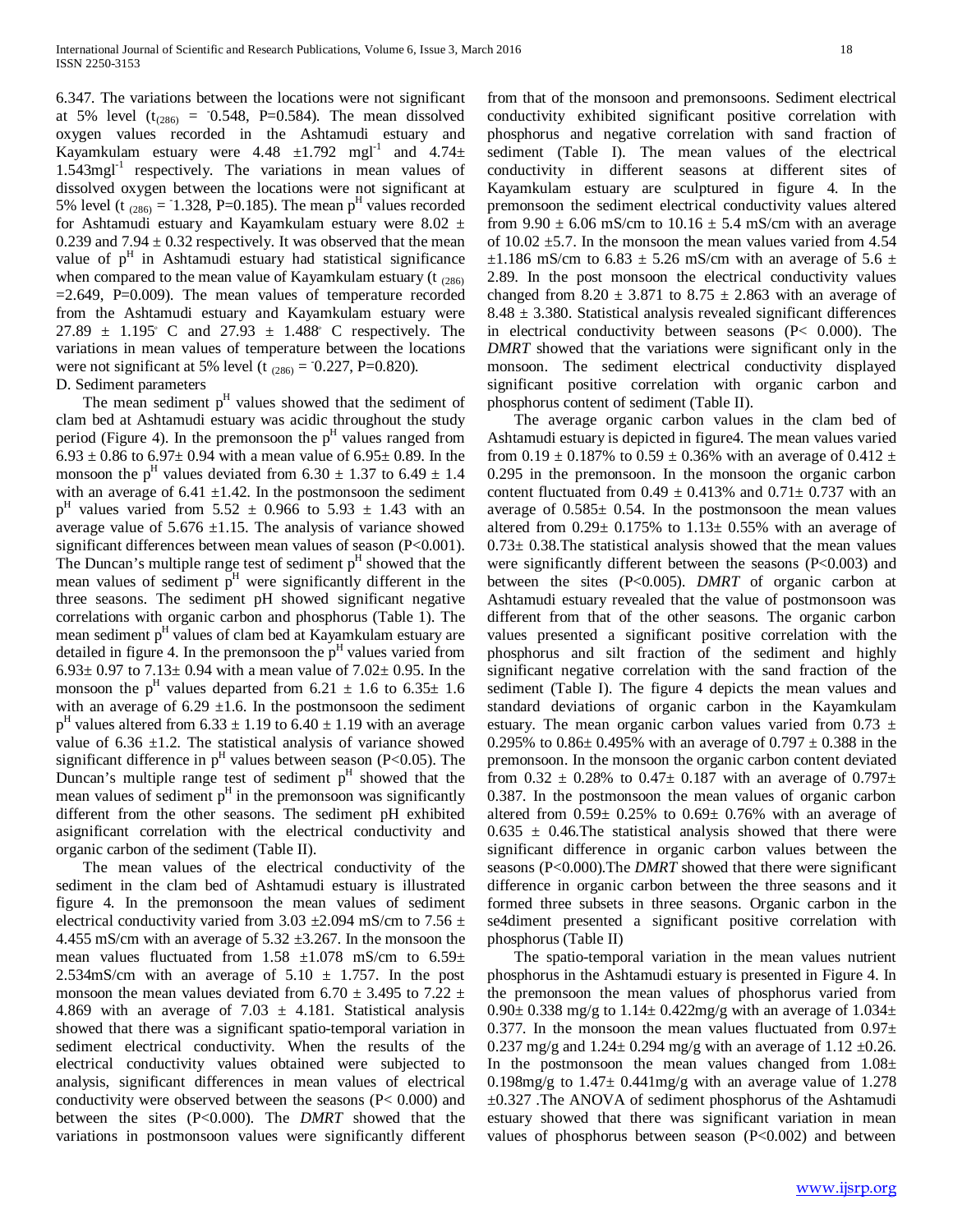sites (P<0.001). The *DMRT* showed that the variation in the mean value of postmonsoon were significant when compared to the other seasons. The sediment phosphorus exhibited highly significant positive correlation with silt fraction of the sediment and negative correlation of sediment (Table I). The spatiotemporal variation in the mean values of nutrient phosphorus in the Kayamkulam estuary is outlined figure 4.In the premonsoon the mean values of phosphorus varied from  $1.18 \pm 0.67$  mg/g to  $1.39\pm 0.877$  mg/g with an average of  $1.32\pm 0.72$ . In the monsoon the mean values differed from  $1.36 \pm 0.46$  mg/g to  $1.58 \pm 0.23$ mg/g with an average of 1.4565  $\pm$ 0.34. In the postmonsoon the mean values ranged from  $1.89 \pm 1.04$  mg/g to  $2.10 \pm 1.29$  mg/g with an average value of  $1.99 \pm 1.17$ . The ANOVA of sediment phosphorus of the Kayamkulam estuary showed that there was significant variation in mean values of phosphorus between season (P<0.000) . The *DMRT* showed that the variation in the mean value of phosphorus in the postmonsoon was significant when compared to the other two seasons.

 The mean values of potassium in the Ashtamudi estuary during the premonsoon varied from 2.31  $\pm$ 1.252 mg/g to 2.61 $\pm$ 1.206 mg/g with an average of 2.5  $\pm$ 1.3. In the monsoon the mean values fluctuated from  $1.45 \pm 1.334$  mg/g to  $2.14 \pm 1.334$ 1.045mg/g with an average of 1.77  $\pm$ 1.097. In the postmonsoon the mean values altered from  $1.31 \pm 0.655$  mg/g to  $1.70 \pm 0.75$  $0.512$ mg/g with an average of  $1.514 \pm 0.55$  (Figure 4). The statistical analysis showed that there was significant variation in mean values of potassium between different seasons (P<0.000). The Duncan's multiple range tests showed that the variation in the premonsoon was significant when compared to the other seasons. The sediment potassium displayed a highly significant correlation with the clay fraction of the sediment (Table 1). The mean values of potassium in the clam bed of Kayamkulam estuary during the premonsoon changed from 2.26  $\pm$ 0.492 mg/g to  $2.45 \pm 0.751$  mg/g with an average of  $2.35 \pm 0.62$  (Figure 4). In the monsoon the mean values varied from  $2.64 \pm 1.75$ mg/g to  $2.69 \pm 1.64$  mg/g with an average of 2.654  $\pm 1.36$ . In the postmonsoon the mean values fluctuated from  $1.57 \pm 0.52$ mg/g to  $1.66 \pm 0.528$  mg/g with an average of  $1.62 \pm 0.53$ . The statistical analysis showed that there were significant variation in mean values of potassium between different seasons (P<0.000). The Duncan's multiple range tests showed that the variations in the potassium values of postmonsoon was significant when compared to the other seasons.

E. Sediment variables-Difference between estuaries.

 The Table III shows the variations in the mean values of the sediment variables (p<sup>H</sup>, electrical conductivity, organic carbon, phosphorus, potassium) studied in the Ashtamudi estuary and Kayamkulam estuary. The mean values of sediment  $p<sup>H</sup>$  recorded from the Ashtamudi estuary and Kayamkulam estuary were 6.34  $\pm 1.23$  and 6.56  $\pm 1.25$  respectively. The statistical analysis showed that the differences in mean values of sediment  $p<sup>H</sup>$ between the estuaries were not significant. The mean value of sediment electrical conductivity recorded from the Ashtamudi estuary and Kayamkulam estuary were  $5.48 \pm 3.79$ mS/cm and  $8.03 \pm 4.49$  mS/cm respectively. It was observed that the mean values of electrical conductivity of Ashtamudi estuary had significant variation when compared to the mean value of Kayamkulam estuary (t  $_{(286)} = 2.649$ , P=0.009). The mean values of organic carbon recorded in the Ashtamudi estuary and Kayamkulam estuary were  $0.57\pm 0.504$  % and  $0.61\pm 0.41$ % respectively. The variations in mean values between the estuaries were not significant. The mean value of phosphorus recorded from the Ashtamudi estuary was 1.14± 0.356mg/g and that of Kayamkulam estuary was  $1.59 \pm 1.087$ mg/g. The mean values of nutrient phosphorus of Ashtamudi estuary had significant statistical difference when compared to the mean value of Kayamkulam estuary (t  $_{(286)} = 5.943$ , P=0.000). The mean value of sediment potassium recorded from the Ashtamudi estuary was 1.93 $\pm$  1.087mg/g and that of Kayamkulam estuary was 2.21 $\pm$ 0.988mg/g. It was observed that the mean values of sediment potassium of Ashtamudi estuary had statistically significant variation when compared to the mean value of Kayamkulam estuary (t  $_{(286)} = 2.275$ , P=0.024).

 The spatio-temporal variations in the sediment texture of clam beds at Ashtamudi estuary and Kayamkulam estuary are delineated in the Figure 6. In the premonsoon the sediment texture showed  $69.42 \pm 7.313\%$  of sand,  $13.71 \pm 6.187\%$  silt and  $16.87 \pm 5.39\%$  clay. In the monsoon the sand fraction was recorded as  $74.42 \pm 5.467\%$ , silt fraction as  $12.67 \pm 5.17\%$  and clay fraction as  $12.91 \pm 3.07\%$ . In the postmonsoon 61.92  $\pm$ 12.563% of sand,  $23.04 \pm 10.72$ % of silt and  $15.04 \pm 7.711$ % of clay were recorded in the sediment. The observed differences between seasons were significant for sand and silt content (P<0.05), but not for clay. The Sheperd –Ternary- Plot (Figure 6) of the sediment of clam beds at Ashtamudi estuary during the study period revealed that the sediment was sandy loam in all the sites observed in all the three seasons. In the premonsoon the textural analysis of Kayamkulam estuary produced 73.27 ±7.85% of sand,  $14.05 \pm 6.7$  % silt and  $12.68 \pm 4.97$ % clay. In the monsoon the sand fraction was recorded as  $69.15 \pm 10.43\%$ , silt fraction as  $17.32 \pm 6.06$  % and clay fraction as  $13.53 \pm 7$ %. In the postmonsoon  $67.04 \pm 10.23\%$  of sand,  $16.88 \pm 6.08\%$  of silt and 16.08 ±7.16% of clay were obtained in the sediment texture analysis. The observed differences between seasons were significant for sand fraction  $(P<0.05)$  than silt and clay. In the premonsoon the sediment type was noted as sandy loam in the sites I to III and loamy sand in the remaining sites (Figure 6). In the monsoon and postmonsoon sites I to III exhibited sandy clay loam texture and the sites IV to VI revealed loamy sand in nature. The variations in mean values between the estuaries were not significant (Table III).

## F. Principal component analysis

 The biplots of PC1 against PC2 of Ashtamudi estuary and Kayamkulam estuary showed the exact relation between biological parameter and the environmental parameters (Figure 7). Principal component analysis (PCA) of the data of Ashtamudi Estuary yielded five principal components (PCs) (Eigen values > 1). The five PCs together conferred 71.578 % of total variance in data. The first PC (PC1) accounted for 22.289 % of the total variance. It was due to very high positive loadings on sand (0.92) and high negative loadings on silt (-0.89). The second PC (PC2) achieved 18.311 % of total variance which was due to the high positive loadings on the water  $p<sup>H</sup>$  (0.828), dissolved oxygen  $(0.762)$  and negative loadings on sediment  $p<sup>H</sup>$  (-0.608), salinity (-0.521), temperature (-0.548). The third PC (PC3) was answerable for the 12.001 % of the total variance which was procured through the positive loadings on density of *Paphia malabarica*  (0.763), electrical conductivity (0.684) and phosphorus (0.574).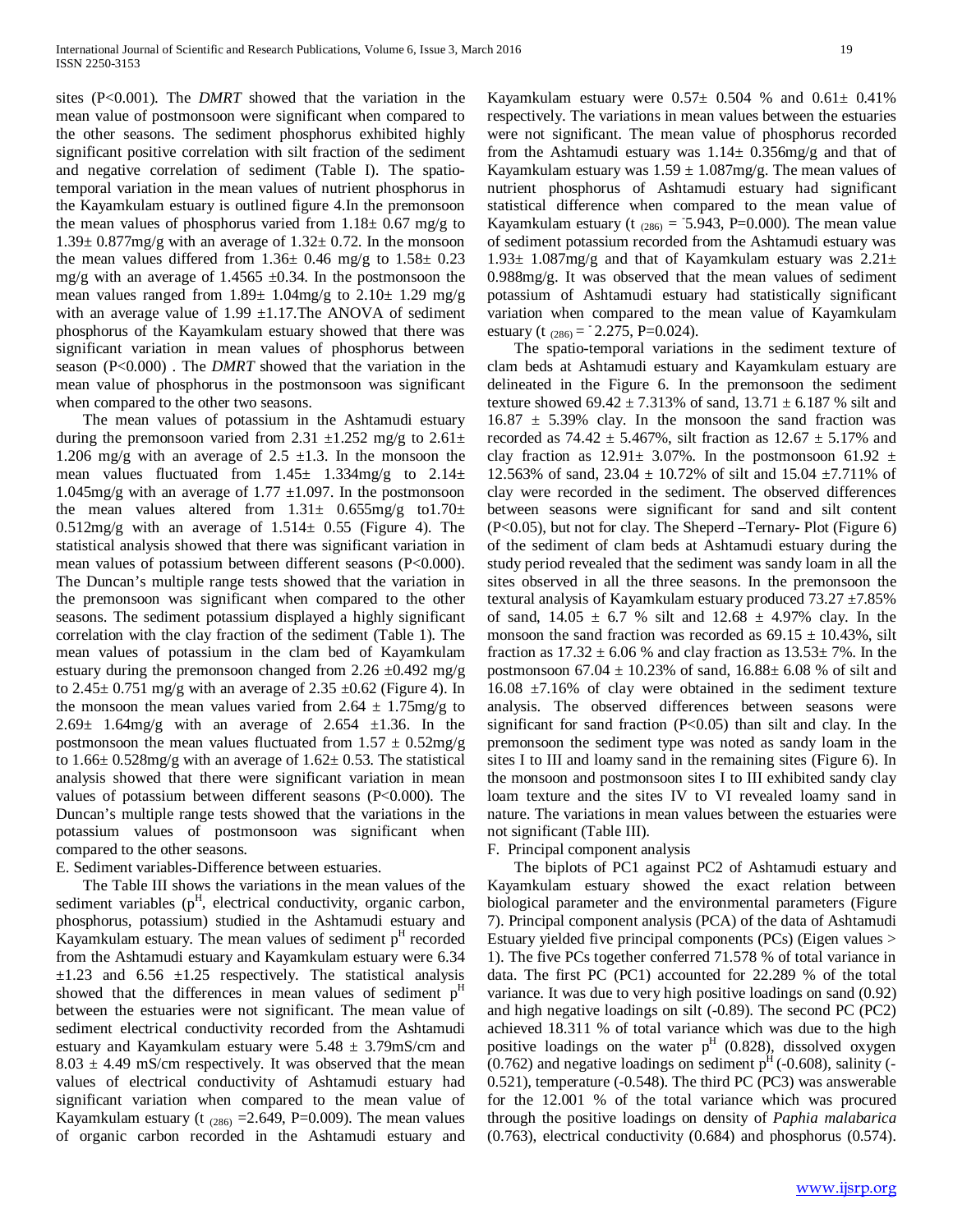The fourth PC (PC4) was responsible for 10.552 % of total variance which was due to the positive loadings on organic carbon (0.657) and negative loadings on clay (-0.69). The fifth PC (PC5) was responsible for 8.425 % of total variance which was due to the high positive loadings on potassium (0.874).PCA of data of the Kayamkulam estuary furnished five PCs (Eigen value >1). The five PCs together rendered 72.689 % of total variance. The first principal component (PC1) caused 22.444 % of total variance which was due to high loadings on sand (0.943) and negative loadings on clay (-0.808), silt(-0.824). The second PC (PC2) accorded 19.046 % of total variance which was due to positive loadings on sediment  $p^{H}(0.711)$ , temperature(0.794) and negative loadings on dissolved oxygen (-0.628). The third principal component (PC3) contributed 14.182 % of total variance which was due to high positive loadings on electrical conductivity (0.836), organic carbon (0.777). The fourth principal component (PC4) explained 9.785 % of total variance it was due to positive loadings on density of clam, *Paphia malabarica* (0.745), salinity (0.736). The fifth PC (PC5) imparted 7.231 % of total variance which was due to high positive loadings on water  $p^H$  (0.841), potassium (0.694), phosphorus(0.533).

## IV. DISCUSSION

 The estuaries are often subjected to spatio-temporal variations in physico-chemical parameters which frequently range from freshwater to marine conditions. Since biotic species prefer different optimal conditions, the biota is spatially zoned along the gradient. The analysis of physico-chemical parameters influencing the abundance and distribution of clams clearly indicated the existence of significant relationship between the biological and environmental variables. According to Baron and Clavier (1992), the factors affecting the spatial distribution of benthic species are complex and were difficult to appraise. From the observations of the present study it was evident that there were significant spatio-temporal variations in the distribution of the clams in both the estuaries. These spatial variations in the distribution of clams may be due to the spatial variations in the environmental factors. The temporal variations were caused by the effect of water reaching the estuaries through the action of south west and north east monsoons.

 Benthic sedentary and sessile species such as bivalve molluscs are not expected to exhibit a faster shift in their composition in response to changes in environmental parameters. Franz (1976) stated that the structure of benthic communities varies in conjunction with gradual changes along environmental gradients. A hydrodynamic gradient could be conditioning the spatial distribution of bivalve taxocene. Hence, in an estuary the distribution and density of clams were influenced by environmental changes. It has been reported that the environmental parameters such as salinity, temperature, sediment texture and organic content in the sediments significantly contribute to the abundance of bivalves (Lee, 1972).

 The relationships between spatial and temporal patterns in clam density and distributions and the ambient factors such as salinity, water temperature, dissolved oxygen, water  $p<sup>H</sup>$ , sediment texture, sediment  $p<sup>H</sup>$ , organic carbon content, sediment nutrients phosphorus and potassium were measured during the study

period. The analysis of density and distribution of the clam, *Paphia malabarica* in the Ashtamudi estuary and Kayamkulam estuary showed that the density and distribution patterns of the study period were best governed by salinity, dissolved oxygen, sediment organic carbon and sediment texture. The distribution of clams in the two estuaries was appeared to be zoned along the salinity and sediment gradient. However, a single environmental factor was not expected to be solely responsible for determining the distribution of the bivalves in the estuary. This is because the reactions of organisms to one environmental variable may be confounded by other prevailing environmental variables. Harkantra and Parulekar (1991) opined that no single factor could be considered as an ecological master factor that was totally responsible for community structure of macrobenthos. Wu and Richards (1981) and Owen and Forbes (1997) reported that changes in the structure of benthic communities in a subtropical estuary showed a good correlation with the prevailing gradient of increasing salinity.

 In the present study, the hydrologic parameters that seemed to have the greatest influence on the density and distribution of the venerid clams *Paphia malabarica* was salinity and dissolved oxygen. The salinity values recorded showed the existence of a saline gradient departs from the mouth of the estuary to the upper reaches. On observing the distribution of clams it was observed that the clam *Paphia malabarica* being a euryhaline bivalve (Ram Mohan,1998) distributed in all the observed sites and their density was found decreasing from the barmouth to the sites in the upper reaches. The changes in water salinity affect a wide variety of biochemical and physiological processes in estuarine and marine bivalves. An increase or decrease in salinity often result in an increase or decrease of free amino acid levels in the tissues of marine bivalves, which are often monitored as a stress indicator (Powell *et al.*,1982 and Lee *et al*., 2004, Kube *et al.,*  2007).

 Salinity was considered as a significant parameter to explain the variance in species distribution and abundance. The salinity profiles of the two estuaries (Figure 2 and 3) showed that wide fluctuations in salinity was mainly brought about by the south west monsoon and north east monsoon, land run off, riverine and tidal flow. These large salinity variations in an estuary increases physiological stress, which can result in the decreased density of species and restrict species distribution depending on species salinity tolerance thresholds (Edgar and Barrett, 2002; Manino and Montagna, 1977 and Zajac and Whitlatch, 1982). These findings were reflected in the present study too in the distribution of the estuarine bivalve species. The polyhaline *Paphia malabarica* was found in abundance in the high salinity sites. The same trend of bivalve distribution was observed by Harkantra and Rodrigues (2004) in Mandovi estuary. The results of the present study revealed that in both the estuaries the maximum clam densities were obtained in the premonsoon when the salinity values were recorded highest followed by the postmonsoon and least in the monsoon. In the monsoon the salinity was lowered to a level beyond the tolerance level of the estuarine clam. The decrease in salinity during the monsoon created perturbing environmental conditions in the estuaries. The unbalanced equilibrium created by monsoon stressed the clams in the estuaries. The decreased levels of dissolved oxygen and  $p<sup>H</sup>$ augmented the effects of decreased salinity in the estuary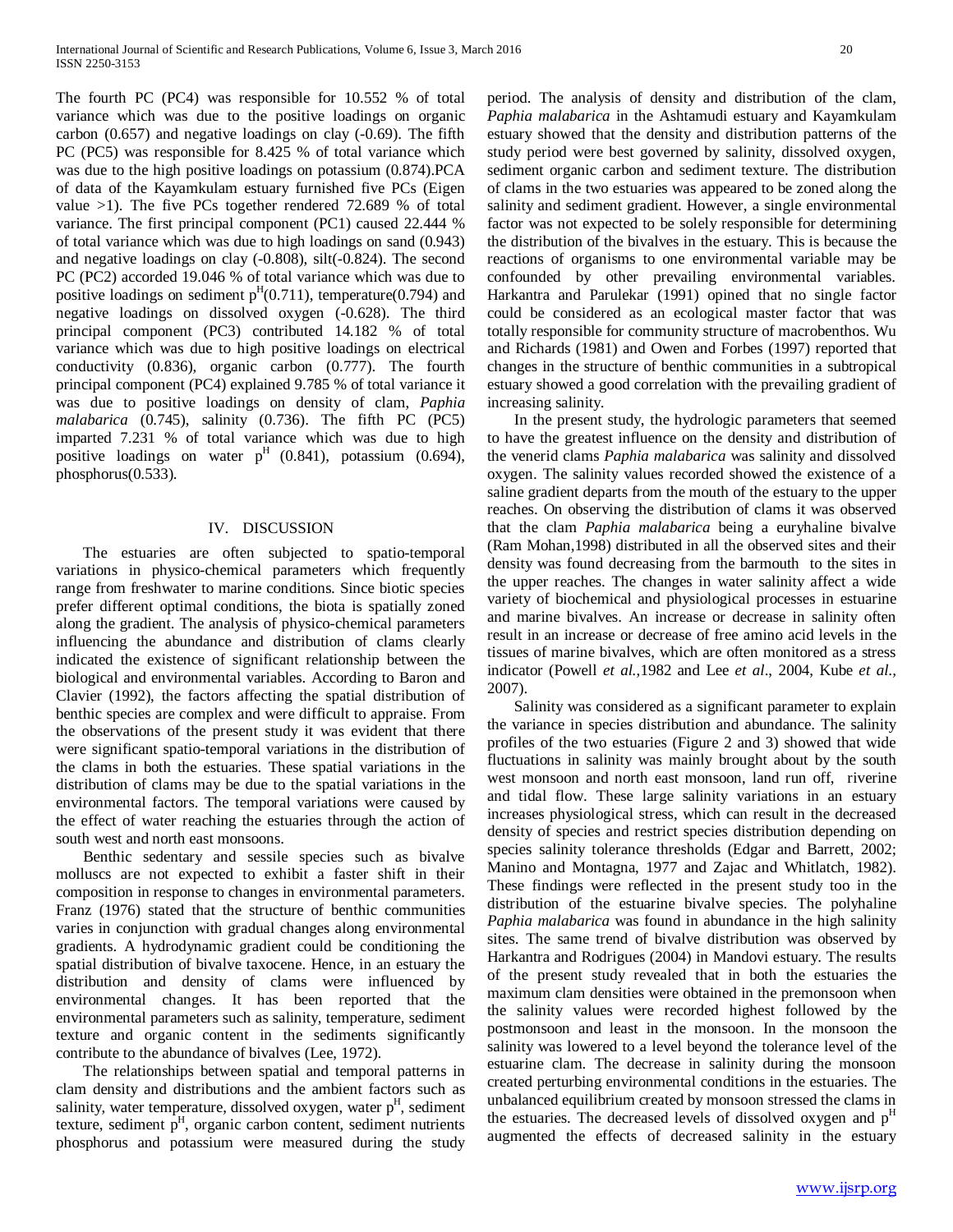especially in the lower reaches and this may be the reason for decreased density of the clam species in both the estuaries during the monsoon. These observations were justified by the findings of Ringwood and Keppler (2002). They suggested that the ability of the estuarine organism to tolerate salinity changes or dissolved oxygen stress may ultimately be related to the  $p<sup>H</sup>$  conditions. Animals may be able to tolerate lower salinities or low dissolved oxygen conditions if  $p<sup>H</sup>$  remains high but under low  $p<sup>H</sup>$ conditions, tolerance will be diminished.

Sediment texture, sediment  $p<sup>H</sup>$  and sediment electrical conductivity was most closely related to the abundance and distribution of clams in the present study. The sediment  $p<sup>H</sup>$ during the monsoon and postmonsoon were lower than 6.5 in both the estuaries. In the Ashtamudi estuary it was further lowered and reached up to 5.55 in the monsoon especially in site I near barmouth. According to Vindograv *et al.* (1993) when  $p<sup>H</sup>$ is lower than 6.8-6.9 calcium loss to the external environment exceeds gain. Low sediment  $p<sup>H</sup>$  may also impair ion exchange (Hunter, 1990) and affect glutamate catabolism in the mitochondria of the bivalve mantle (Moyes *et al.*, 1985). Therefore, low sediment  $p<sup>H</sup>$  may have been the most important reason for low density of clams during the rainy season in the present study.

 It was evident in the present study that the clam species followed the same trend in distribution pattern in both the estuaries. The clam, *Paphia malabarica* was widely distributed in the two estuaries and were present in all the sampling sites (sites I to VI) but, its density decreased from site near barmouth (site I) to the site near the upper reaches (site VI).According to Cahn (1951) the best substrates for bivalves usually contained 60-90 % sand. Coarse sediments usually contain little organic matter. Fine muddy sediments, in contrast, are usually characterized by a high organic content with a corresponding increase in abundance due to food availability. During the sampling period, a higher abundance of clams was found at sites characterised by fine sand and silt when compared to sites that constituted coarse sandy sediment. Hence it can be confirmed that the increased clam densities at these sites were due to the nature of the sediment and its high organic content.

 Principal component analysis is an indirect gradient analysis that employs a linear response model, which is a simple approximation of the species response along an environmental gradient. The PCA of the data on the two estuarine systems during the study period generated a biplot (Figure 7) which showed that the density of the clam *Paphia malabarica* was placed close to variables such as salinity, organic carbon, silt fraction of the sediment and sediment  $p<sup>H</sup>$ . Hence it can be assumed that these variables might exert an upper hand on the density and distribution of the clam *Paphia malabarica*. Salinity values with water temperature and density of clams were increased from October to May which emphasised strong relation between the clams and environmental factors. Mahapatro *et al.*  (2011) were also of similar opinion. Vizakat (1991) opined that in tropical waters, salinity is the most influencing parameter over benthic productivity. Same observation was made in the present study from the factor loadings of the principal component analysis that showed salinity, sediment texture and  $p<sup>H</sup>$  as major guiding factors.

 The statistical analysis showed significant differences in clam densities between the two estuaries. The Ashtamudi estuary was denser than the Kayamkulam estuary. These variations in clam densities may be due to the variations in their depth. This was supported by the findings of Mahapatro *et al.* (2011). He quoted that there was a clear evidence of increasing rate of population density and deeper regions than the shallow depth. This was because in shallow regions occur high turbidity, often fluctuations of environmental parameters and more fishing pressure disturb habitat conditions, while in deeper regions favouring conditions were existed due to stable environmental conditions. Similar results were observed by Ingole *et al*. (2010) in the shelf regions of Arabian sea. Nichols(1970) and Flint and Rabalais ( 1980) were of opinion that in shallow marine environments sedimentary or other physical variables that vary with depth were more likely to be the controlling factors than the depth itself.

### V. CONCLUSION

 The present results showed spatio-temporal variations in the density and distribution of the clam *Paphia malabarica* in the two estuaries in relation to the spatio-temporal variations of the environmental factors. The two estuaries exhibited the same trends in environmental variations. But the observations on the density and distribution of the clam showed that the two Lake systems differ significantly in the abundance of the clam even though it was influenced by similar environmental variables. The Ashtamudi Lake is denser than the Kayamkulam Lake. This difference may be attributed to the depth of the lake system. Ashtamudi Lake is deeper than the Kayamkulam Lake. In Ashtamudi Lake there is a ban in the clam fishery from November to February every year coinciding with the spawning season of the clam which is not practiced at Kayamkulam Lake. More than this there is intense sand mining near the barmouth of Kayamkulam estuary which destroys the clam bed of that region. These findings throw lights on the fact that the species distribution in a habitat is influenced by both the environmental factors as well as the anthropogenic activities prevalent in that habitat.

#### **REFERENCES**

- [1] APHA, Standard methods for the examination of water and waste water, American Public Health Association, Inc. Washington D.C.,2000.
- [2] E.R. Aweng, O. Suhaimi, and S. Nur Izzati, Benthic Macroinvertebrate community structure and distribution in Sungai Pichong, Gunung Chamah, Kelantan, Malaysia. American International Journal of Contemporary Research, 2012, pp. 163-167.
- [3] J. Baron, and J. Clavier, Effects of environmental factors on the distribution of the edible bivalves Atactodea striata, Gafrarium tumidum and Anadara scapha on the coast of New Caledonia (SW Pacific). Aquatic Living Resources, 1992, pp.107-114.
- [4] A. R. Cahn, Clam culture in Japan. Natural Resources Section Ktport, 1951, pp.1-103.
- [5] G. Cervetto, R. Gaudy, and M. Pagano, Influence of salinity on the distribution of Acartia tonsa (Copepoda, Calanoida). Journal of Experimental Marine Biology and Ecology,1999, pp.33-45.
- [6] M.G. Chapman, and T.J. Tolhurst, The relationship between invertebrate assemblages and bio-dependant properties of sediment in urbanized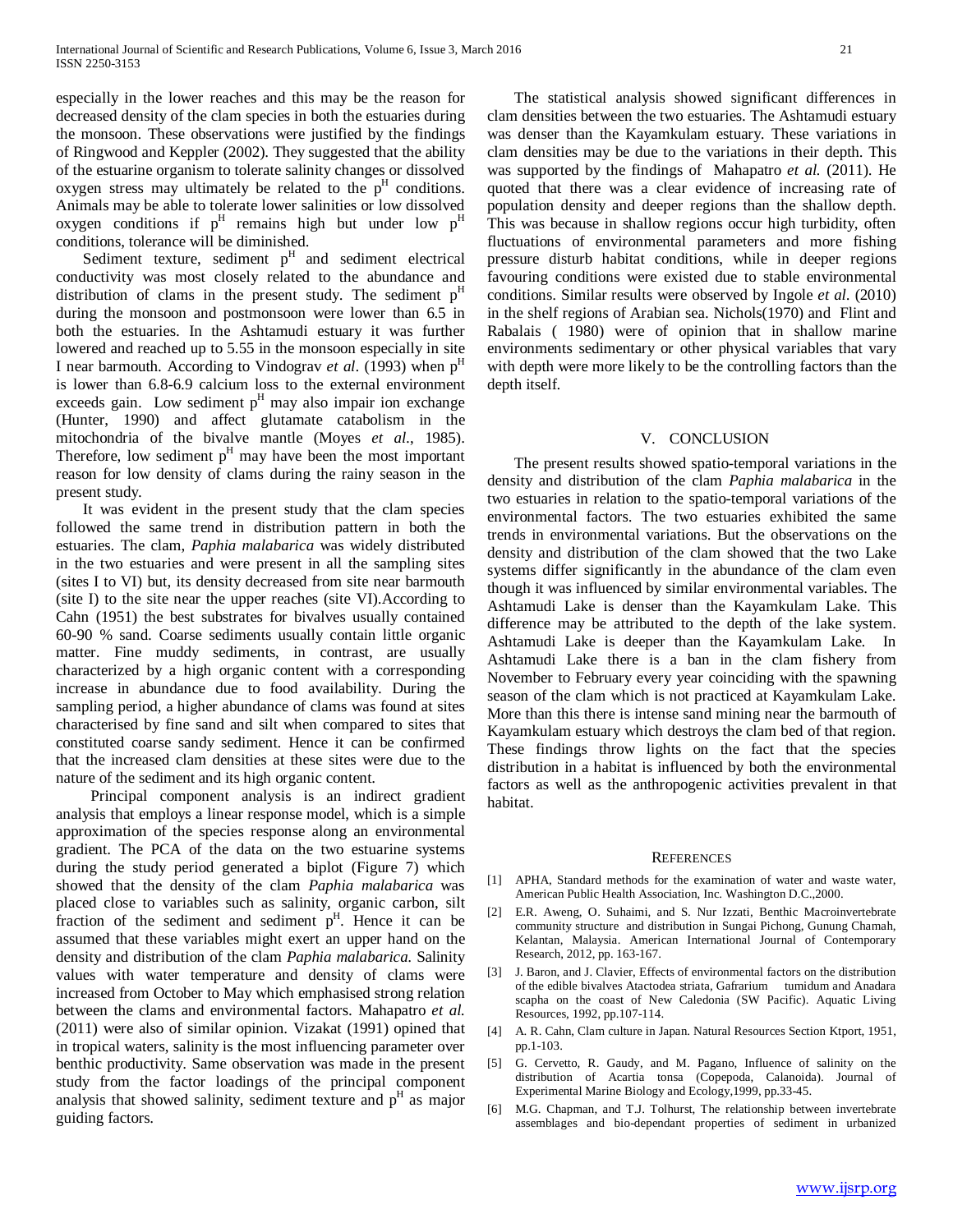temperate mangrove forests. Journal of Experimental Marine Biology and Ecology, 2004, pp.51-73.

- [7] D.R. Currier, and K.J. Small, Macrobenthic community responses to longterm environmental change in an east Australian sub-tropical estuary. Esturarine Coastal and Shelf Science, 2005,pp. 315-331.
- [8] R.J. Diaz, and R. Rosenberg,Marine benthic hypoxia-review of ecological effects and behavioural responses of marine macrofauna. Oceanographic and Marine Biological Annual Review, 1995,pp.245-303.
- [9] G.J. Edgar, and N.S. Barrett, Benthic macrofauna in Tasmania estuaries : scales of distribution and relationships with environmental variables. Journal of Experimental Biology and Ecology, 2002,pp.1-24.
- [10] R. W. Flint, and N. N. Rabalais, Environmental studies, south Texas outer continental shelf, 1975-1977. Vol. I. Ecosystem description. Final report to Bureau of Land Management, Washington, D.C. Contract AA551-CT8-51 by the University of Texas. Marine Science Institute,1980, pp.123-138.
- [11] S. N. Harkantra, and A.H.Parulekar, Community structure of sand dwelling macrofauna of an estuarine beach in Goa, India. Marine Ecology Progressive Seriece, 1985, pp. 291-294.
- [12] S.N. Harkantra, and N.R. Rodrigues,.Environmental influences on the species diversity, biomass and population density of soft bottom macrofauna in the estuarine system of Goa, west coast of India. Indian Journal of Marine Science, 2004, pp.187-193.
- [13] A.F. Holland, A.T. Shaughnessy, and M.H. Hiegel, Long-term variation in mesohaline Chesapeake Bay macrobenthos : spatial and temporal patterns. Estuaries, 1987, pp. 227-245.
- [14] R.Hunter, Effects of low pH and low calcium concentrationon the pulmonate snail Planorbella trivolvis, a laboratory study. Canadian Journal of Zoology, 1990, pp. 1578–1583.
- [15] B.S. Ingole, S. Sautya, S. Sivadas, R. Singh, and M. Nanajkar, Macrofaunal community structure in the western Indian continental margin including the oxygen minimum zone. Marine Ecology an evolutionary perspective, 2010, pp.148-166.
- [16] W.C. Krumbein, and F.J. Pettijohn, Manual of Sedimentary Petrography. Appleton¬ Century¬ Crofts, New York, 1938, pp. 521–537.
- [17] S. Kube, L. Postel, C. Honnef, and C. B. Augustin, Mnemiopsis leidyi in the Baltic Sea – distribution and overwintering between autumn 2006 and spring 2007. Aquatic Invasions, 2007, pp.137–145.
- [18] J.L. Lee, B.J Everitt, and K.L. Thomas, Independent cellular processes for hippocampal memory consolidation and reconsolidation. Science, 2004, pp. 839 –843
- [19] C. Lee, An ecological study on some marine bivalve beds of Korean tide lands. In: Proceedings of the Indo-Pacific Fisheries Council 13thSession, Brisbane, Australia, 1972, pp.326-331.
- [20] G.R. Macfarlane, and D.J. Booth, Estuarine macrobenthic community structure in the Hawkesbury river Australia: Relationships with sediment physicochemical and anthropogenic parameters. Environmental Monitoring and Assessment, 2001, pp. 51-78.
- [21] J. Maes, P.A. Van Damme, A. Taillieu, and F. Ollevier, Fish communities along an oxygen –poor salinity gradient (Zeeschelde Estuary, Belgium).Journal of Fish Biology., 1998, pp. 534-546
- [22] D.M. Mahapatro, H.N. Chanakya, and T.V. Ramachandra, C:N ratio of Sediments in a sewage fed Urban Lake. International Journal of Geology, 2011, pp. 86-92.
- [23] A. Mannino, and P.A. Montagna, Small-scale spatial variation of macrobenthic community structure. Estuaries, 1997, pp.159-173.
- [24] D.S. McLusky, Some effects of salinity on the distribution and abundance of Corophium volutator in the Ythan estuary. Journal of Marine Biological Association, 1986, pp. 443-454.
- [25] D.J. Morrisey, S.J. Turner, G.N. Mills, R.B. Williamson, and B.E. Wise, Factors affecting the distribution of benthic macrofauna in estuaries contaminated by urban run-off. Marine Environmental Research., 2003, pp. 113-136.
- [26] C.D. Moyes, T.W. Moon, and J.S. Ballantyne, Glutamate catabolism in mitochondria from Mya arenaria mantle: effects of pH on the role of

glutamate dehydrogenase. Journal of Experimental Zoology, 1985, pp. 293–301.

- [27] F.H. Nichols, Benthic polychaete assemblages and their relationship to the sediment in Port Madison, Washington. Marine Biology, 1970, pp. 48-57.
- [28] J. Nouri, A.R. Karbassi, and S. Mirkia, Environmental management of coastal regions in the Caspian Sea. International Journal of Environmental Science and Technology, 2008, pp. 43-52.
- [29] S. R. Olsen, C. V. Cole, F. S. Watanabe, and L. A. Dean, Estimation of Available Phosphorus in Soils by Extraction with Sodium Bicarbonate. U. S. Department of Agriculture Circular No. 939, 1954.
- [30] R.K. Owen, and A.T. Forbes,Salinity, Floods and the faunal macrobenthic community of the St.Lucia Estuary, KwaZulu-Natal, South Africa. South African Journal of Aquatic Science, 1997, pp.14-30.
- [31] E.N. Powell, K. Kasschau, E. Chen, M. Koenic, and J. Pecon, Changes in the free amino acid pool during environmental stress in the gill tissue of the oyster. Crassostrea virginica. Comparative Biochemistry and Physiology Part A Physiology, 1982, pp. 591-598.
- [32] R.M.K. Mohan, and T.S. Velayudhan, Studies on the salinity tolerance of the venerid clam, Paphia malabarica (Chemnitz). Journal of the Marine Biological Association of India, 1998, pp. 185-188.
- [33] A.H. Ringwood, and C.J. Keppler,. Water Quality variation and clam growth: Is pH really a "non-issue" in estuaries. Estuaries, 2002, pp. 901- 907.
- [34] J.D.H. Strickland, and T.R. Parsons, A practical hand book of sea water analysis. Bulletin of Fisheries Research Board Canada, 1968, pp.167-311.
- [35] S.F. Thrush, Spatial patterns in soft-bottom communities. Trends in Ecology and Evolution, 1991, pp.75-79.
- [36] G.A. Vindograv, N.F. Smirnova, V.A. Sokolov, and A.A. Bruznitsky, Influence of chemical composition of the water on the mollusk Dreissena polymorpha. Biology, Impacts and Control, 1993, pp.283-294.
- [37] L. Vizakat, S.N. Harkantra, and A.H.Parulekar, Population ecology and community structure of subtidal soft sediment dwelling macroinvertebrates of Kankan, West coast of India. Indian Journal of Marine Sciences, 1991, pp. 40-42.
- [38] A. Walkley, and I.A. Black, A critical examination of a rapid method for determining organic carbon in soils. Effects of variations in digestion conditions and of inorganic soil constituents. Soil Science, 1947, pp. 251- 263.
- [39] R.M. Warwick, and R.J. Uncles,. Distribution of benthic macrofauna associations in the Bristol Channel in relation to tidal stress. Marine Ecology Progressive Series, 1980 97–103.
- [40] W. H. Wilson, The foraging ecology of migratory shorebirds in marine softsediment communities: the effects of episodic predation on prey populations. American Zoologist, 1991, pp. 840-848.
- [41] R.S.S. Wu, and J Richards, Variations in benthic community in a subtropical estuary. Marine Biology.1981, pp. 191–198.
- [42] R.N. Zajac, and R.B. Whitlatch, Responses of estuarine infauna to disturbance: II. Spatial and temporal variation of succession. Marine Ecology Progressive Series,1982, pp. 15– 27.

#### **AUTHORS**

**First Author-** AMPILI, M., M.Phil, Ph.D., N.S.S. Hindu College, Changanacherry, [ampilirajeev@gmail.com](mailto:ampilirajeev@gmail.com) **Second Author-** Shiny Sreedhar, K., M.phil., Ph.D., Sree Narayana College, Chengannur. **[drshinysreedhar@yahoo.co.in](mailto:drshinysreedhar@yahoo.co.in)**

#### **Corresponding Author-** AMPILI, M.,

[ampilirajeev@gmail.com](mailto:ampilirajeev@gmail.com), Phone No.9447337266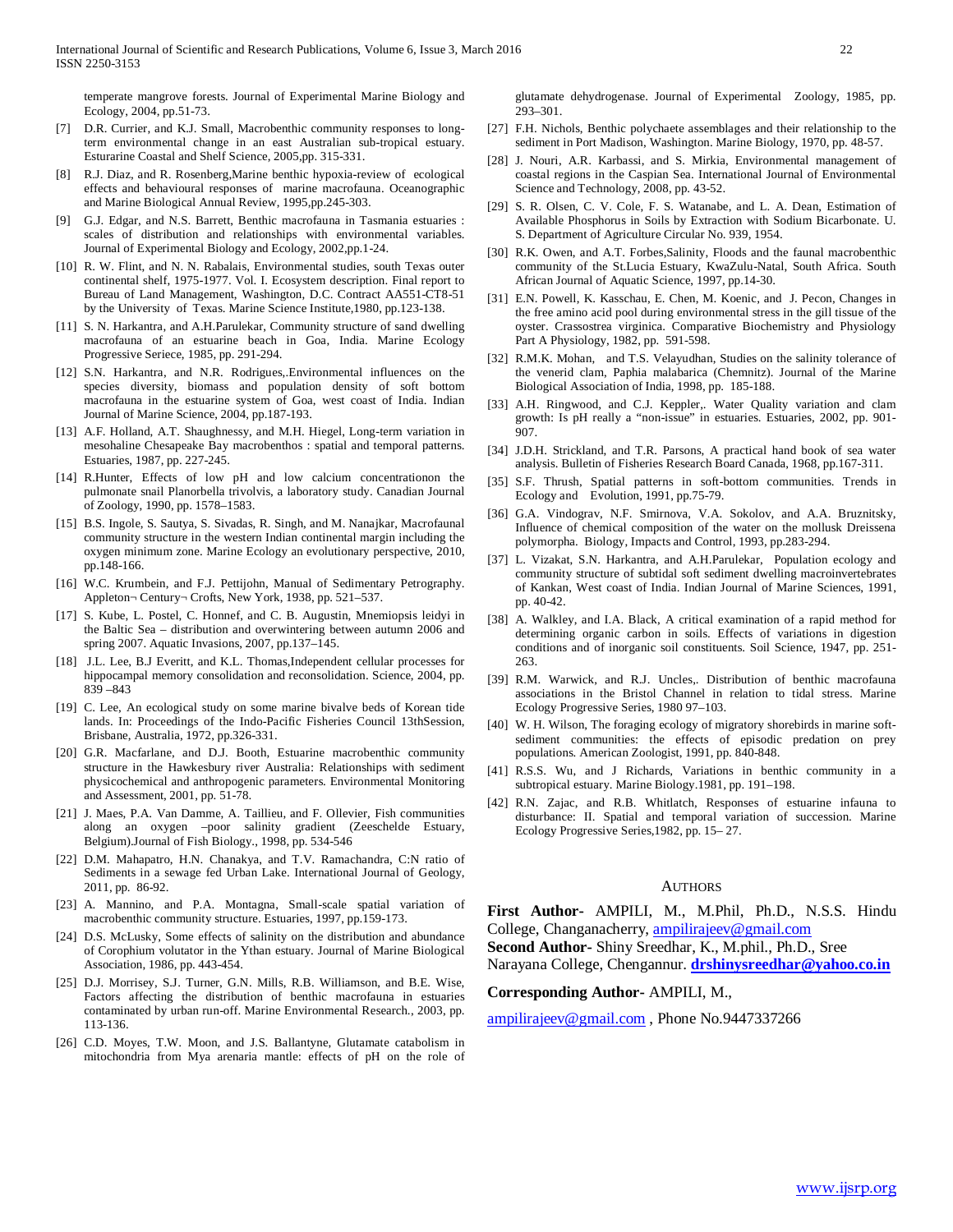b

c.

d.



 season,p<0.000 sites,p<0.000 Figure 1: Density of clam *Paphia malabarica* in the clam beds (a)Ashtamudi Lake. (b)Kayamkulam Lake.



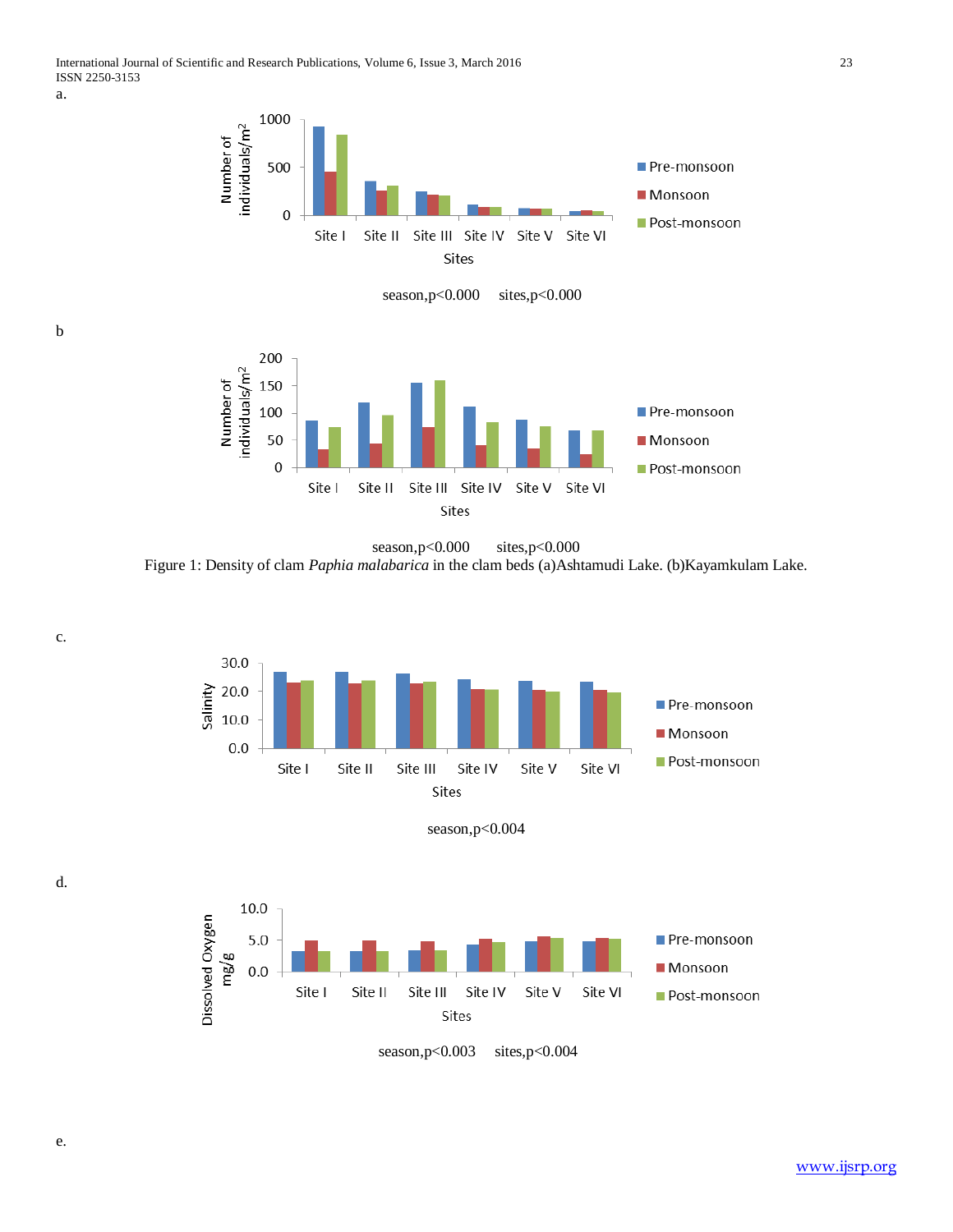

season,p<0.000 Figure 2: Hydrographic parameters of the clam bed of Ashtamudi Lake







Site IV

Site V

Site VI

Site III

Site I

Site II

f.

g.

h.

i.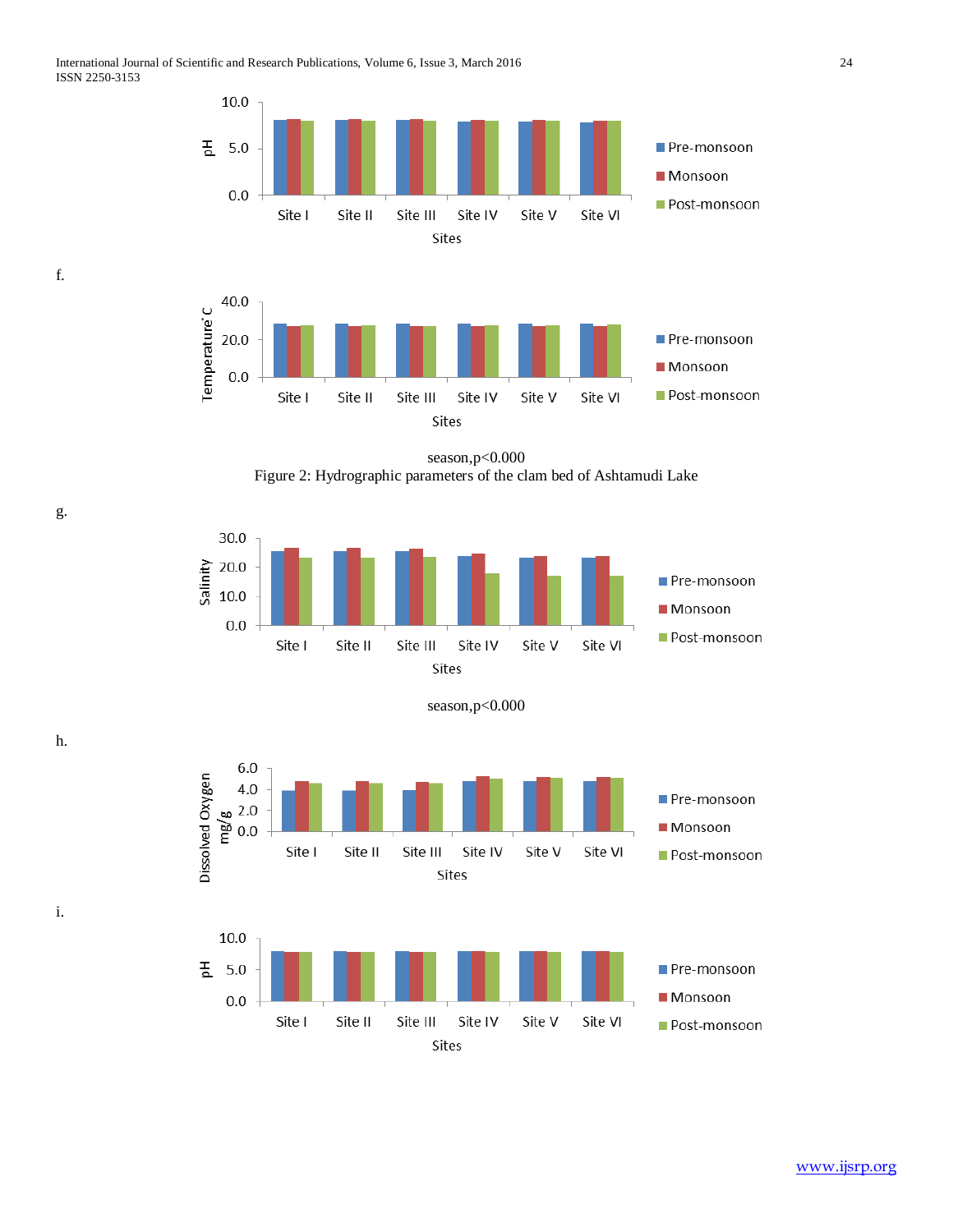International Journal of Scientific and Research Publications, Volume 6, Issue 3, March 2016 25 ISSN 2250-3153



Figure 4: Sediment parameters of clam bed of Ashtamudi Lake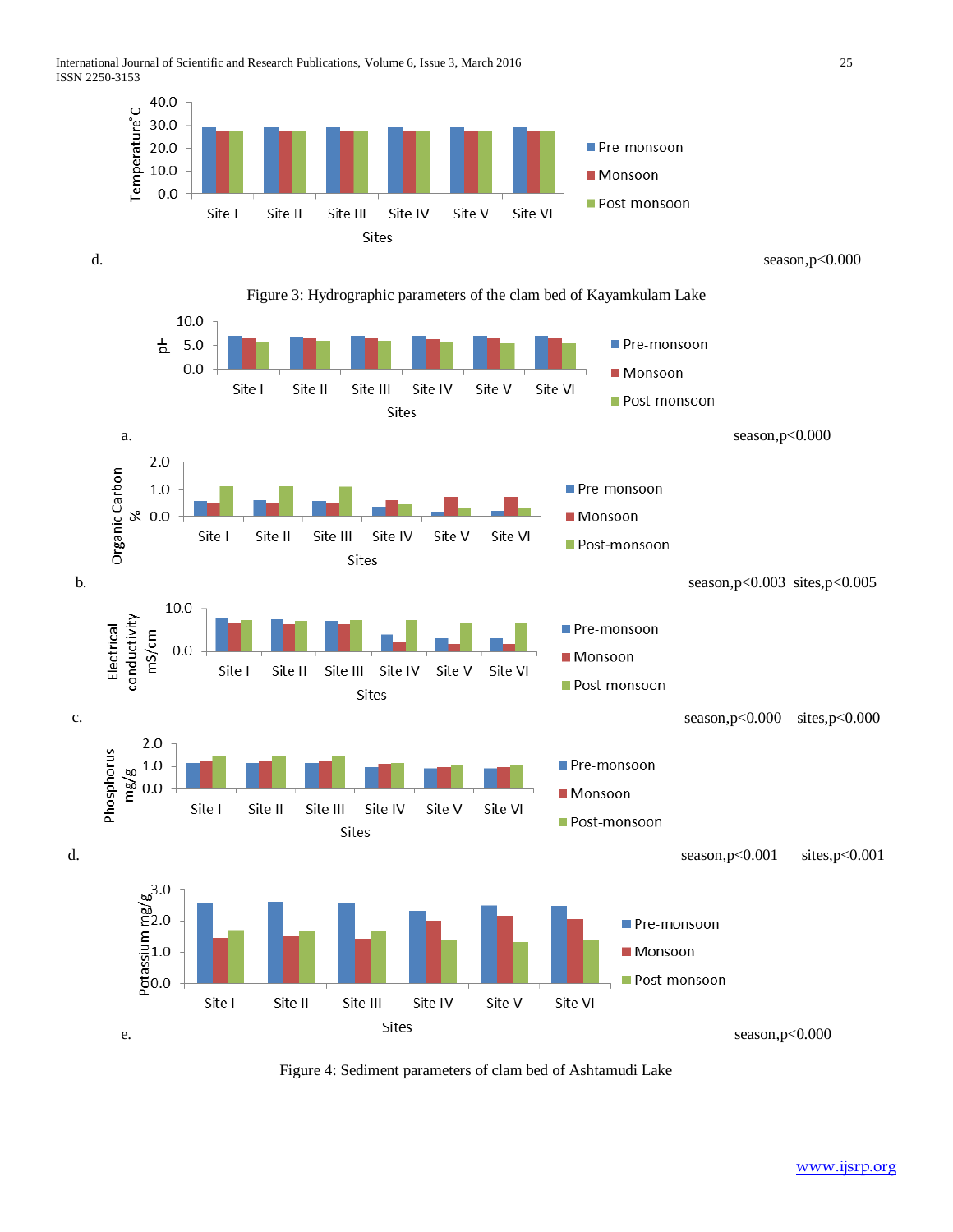

Figure 5: Sediment parameters of clam bed of Kayamkulam Lake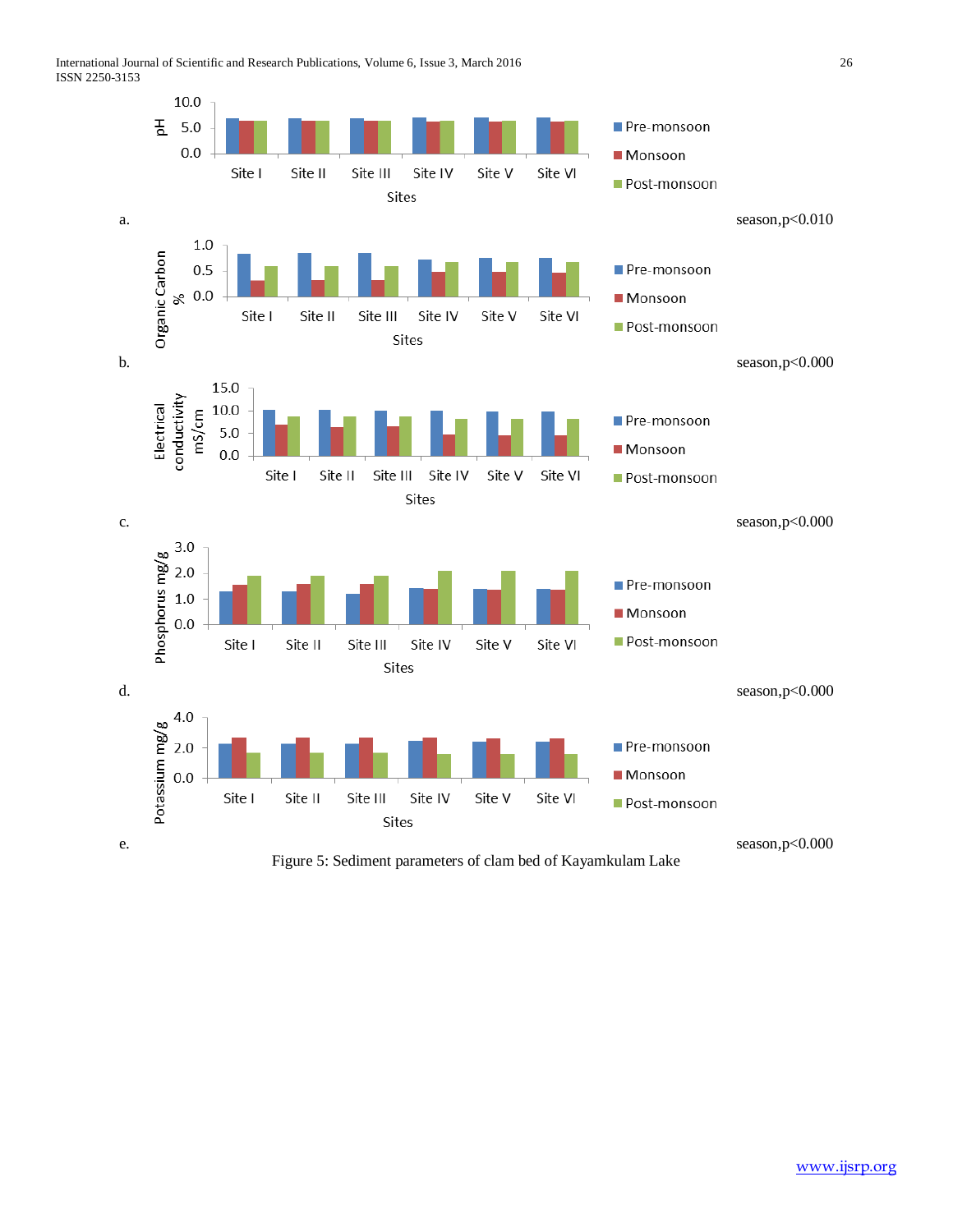

**Figure 6: Soil types of the clam beds at Ashtamudi Lake and Kayamkulam Lake**



**a.Ashtamudi Lake b.Kayamkulam Lake Figure 7: The biplot of PC1 against PC2 showing the relation between environmental and biological parameters in the clam beds.**

| Factor |                                                |       |  |   |  |   |           |    |                 |    |
|--------|------------------------------------------------|-------|--|---|--|---|-----------|----|-----------------|----|
|        |                                                |       |  | ັ |  | 0 | <b>10</b> | 11 | 12<br><b>14</b> | lν |
|        | 1.000                                          |       |  |   |  |   |           |    |                 |    |
|        | $\overline{\phantom{0}}$<br>$0.456*$<br>$\ast$ | 1.000 |  |   |  |   |           |    |                 |    |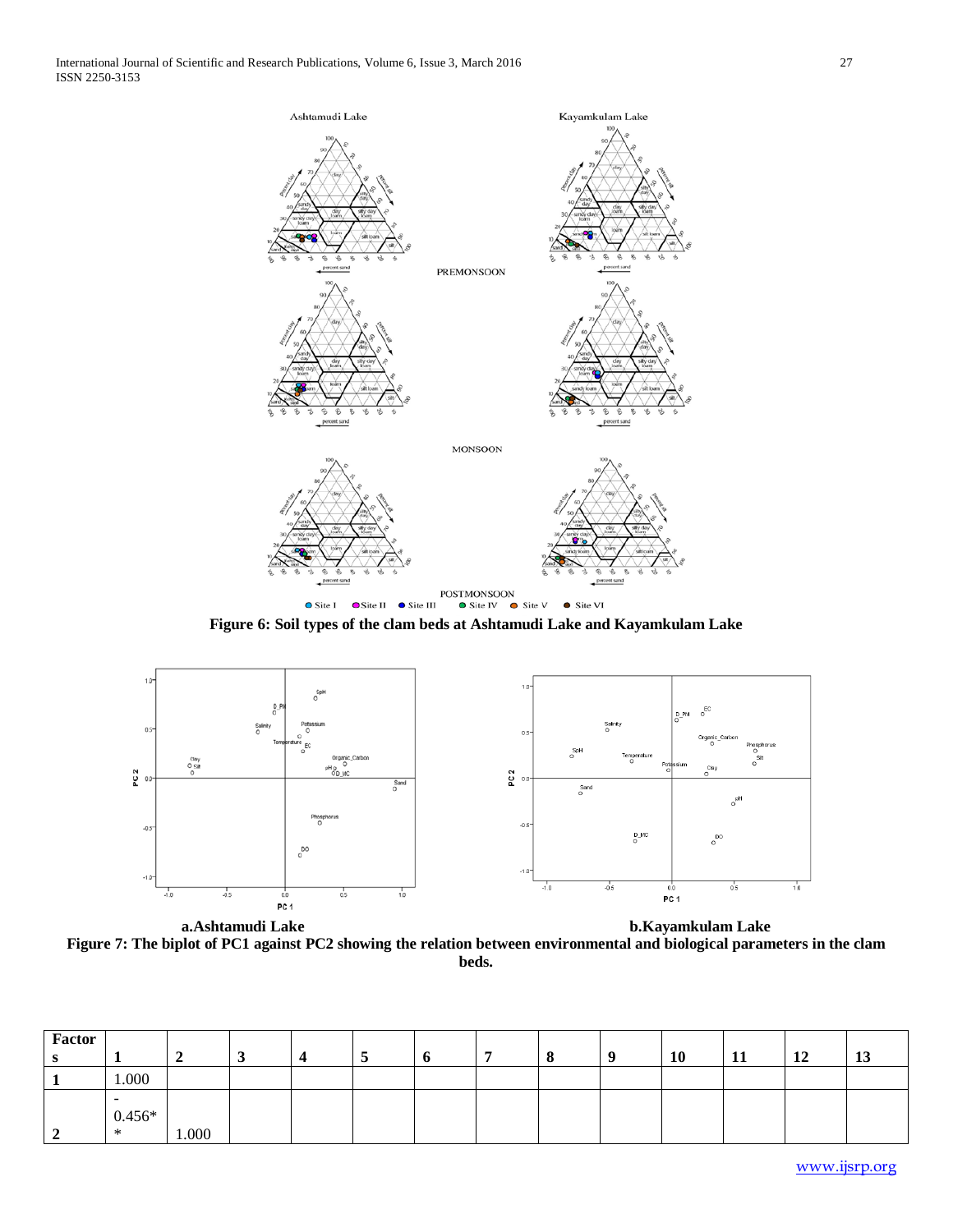|                  | $\blacksquare$     |                              |                    |          |          |           |                    |          |                    |          |          |          |       |
|------------------|--------------------|------------------------------|--------------------|----------|----------|-----------|--------------------|----------|--------------------|----------|----------|----------|-------|
|                  | $0.216*$           | $0.518*$                     |                    |          |          |           |                    |          |                    |          |          |          |       |
| $\mathbf{3}$     | $\ast$             | $\ast$                       | 1.000              |          |          |           |                    |          |                    |          |          |          |       |
|                  |                    | $\qquad \qquad \blacksquare$ |                    |          |          |           |                    |          |                    |          |          |          |       |
|                  |                    | $0.248*$<br>$\ast$           | $0.328*$<br>$\ast$ |          |          |           |                    |          |                    |          |          |          |       |
| $\boldsymbol{4}$ | 0.122              |                              |                    | 1.000    |          |           |                    |          |                    |          |          |          |       |
|                  | $0.430*$           | $0.357*$                     | $0.463*$           | $0.215*$ |          |           |                    |          |                    |          |          |          |       |
| $\sqrt{5}$       | $\ast$             | $\ast$                       | $\ast$             | $\ast$   | 1.000    |           |                    |          |                    |          |          |          |       |
|                  |                    |                              |                    |          |          |           |                    |          |                    |          |          |          |       |
|                  |                    | $0.319*$                     |                    |          |          |           |                    |          |                    |          |          |          |       |
| 6                | $0.210*$           | $\ast$                       | $-0.019$           | 0.077    | $-0.015$ | 1.000     |                    |          |                    |          |          |          |       |
|                  |                    |                              |                    |          |          |           |                    |          |                    |          |          |          |       |
| $\overline{7}$   | 0.161              | $-0.109$                     | 0.015              | $0.182*$ | $0.196*$ | 0.157     | 1.000              |          |                    |          |          |          |       |
|                  |                    |                              |                    |          |          |           |                    |          |                    |          |          |          |       |
|                  | $0.284*$           |                              |                    | $0.220*$ | $0.495*$ | $0.473*$  |                    |          |                    |          |          |          |       |
| $\bf{8}$         | $\ast$             | 0.013                        | $0.194*$           | $\ast$   | $\ast$   | $\approx$ | $0.187*$           | 1.000    |                    |          |          |          |       |
| $\boldsymbol{9}$ | $0.197*$           | $-0.042$                     | 0.138              | $-0.016$ | 0.093    | 0.132     | 0.030              | $-0.035$ | 1.000              |          |          |          |       |
|                  |                    |                              |                    |          |          |           |                    |          |                    |          |          |          |       |
|                  | $0.272*$           |                              |                    |          | $0.440*$ |           | $0.224*$           | $0.287*$ |                    |          |          |          |       |
| <b>10</b>        | $\ast$             | 0.012                        | $-0.076$           | $-0.017$ | $\ast$   | $0.212*$  | $\ast$             | $\ast$   | $-0.075$           | 1.000    |          |          |       |
|                  |                    |                              |                    |          |          |           |                    |          |                    |          |          |          |       |
|                  | $0.220*$<br>$\ast$ |                              |                    |          | $0.422*$ |           | $0.329*$<br>$\ast$ | $0.278*$ |                    | $0.824*$ |          |          |       |
| 11               |                    | $-0.007$                     | $-0.031$           | $-0.074$ | $\ast$   | 0.164     |                    | $\ast$   | $-0.070$           | $\ast$   | 1.000    |          |       |
|                  |                    |                              |                    |          |          |           |                    |          |                    | $0.494*$ |          |          |       |
| 12               | $-0.141$           | $-0.010$                     | $0.182*$           | 0.143    | $-0.124$ | 0.122     | $-0.110$           | 0.078    | $0.239*$<br>$\ast$ | $\ast$   | $-0.087$ | 1.000    |       |
|                  |                    |                              |                    |          |          |           |                    |          |                    |          |          |          |       |
|                  | $0.218*$           | $0.227*$                     |                    |          |          | $0.305*$  |                    |          |                    |          |          |          |       |
| <b>13</b>        | $\ast$             | $\ast$                       | 0.084              | $-0.003$ | 0.139    | $\ast$    | 0.157              | 0.198*   | $-0.038$           | 0.040    | $-0.032$ | $-0.021$ | 1.000 |

**Table I: Correlation matrix of environmental and biological parameters of the clam bed at Ashtamudi Lake. 1=salinity:2=dissolvedoxygen:3=WaterpH:4=temperature:5=SedimentpH:6=electricalconductivity:7=organic carbon:8=phosphorus:9=potassium:10=sand:11=silt:12=clay:13=Clam density.**

**Table II: Correlation matrix of environmental and biological parameters of the clam bed at Kayamkulam Lake.**

| Factor         |                          |                              |                |                          |                          |          |          |         |   |    |    |    |    |
|----------------|--------------------------|------------------------------|----------------|--------------------------|--------------------------|----------|----------|---------|---|----|----|----|----|
| S              | 1                        | $\overline{c}$               | $\mathfrak{Z}$ | $\overline{4}$           | 5                        | 6        | $\tau$   | $\,8\,$ | 9 | 10 | 11 | 12 | 13 |
| $\mathbf{1}$   | 1.000                    |                              |                |                          |                          |          |          |         |   |    |    |    |    |
|                | $\overline{\phantom{a}}$ |                              |                |                          |                          |          |          |         |   |    |    |    |    |
|                | $0.256*$                 |                              |                |                          |                          |          |          |         |   |    |    |    |    |
| $\overline{c}$ | $\ast$                   | 1.000                        |                |                          |                          |          |          |         |   |    |    |    |    |
| $\mathfrak{Z}$ | $-0.046$                 | $-0.033$                     | 1.000          |                          |                          |          |          |         |   |    |    |    |    |
|                |                          | $\qquad \qquad -$            |                |                          |                          |          |          |         |   |    |    |    |    |
|                |                          | $0.224*$                     |                |                          |                          |          |          |         |   |    |    |    |    |
| $\overline{4}$ | 0.020                    | $\ast$                       | $-0.131$       | 1.000                    |                          |          |          |         |   |    |    |    |    |
|                |                          | $\qquad \qquad -$            |                |                          |                          |          |          |         |   |    |    |    |    |
|                |                          | $0.631*$                     |                | $0.304*$                 |                          |          |          |         |   |    |    |    |    |
| $\mathfrak{S}$ | 0.147                    | $\ast$                       | $0.177*$       | $\ast$                   | 1.000                    |          |          |         |   |    |    |    |    |
|                |                          | $\qquad \qquad \blacksquare$ |                |                          |                          |          |          |         |   |    |    |    |    |
|                |                          | $0.302*$                     |                |                          | $0.264*$                 |          |          |         |   |    |    |    |    |
| 6              | 0.118                    | $\ast$                       | 0.054          | $-0.115$                 | $\ast$                   | 1.000    |          |         |   |    |    |    |    |
|                |                          |                              |                |                          |                          | $0.458*$ |          |         |   |    |    |    |    |
| $\tau$         | 0.068                    | $-0.137$                     | $0.203*$       | 0.098                    | $0.208*$                 | $\ast$   | 1.000    |         |   |    |    |    |    |
|                |                          |                              |                | $\overline{\phantom{0}}$ | $\overline{\phantom{a}}$ |          |          |         |   |    |    |    |    |
|                |                          | $0.235*$                     | $0.450*$       | $0.360*$                 | $0.347*$                 |          | $0.445*$ |         |   |    |    |    |    |
| 8              | $-0.158$                 | $\ast$                       | $\ast$         | $\ast$                   | $\ast$                   | $0.191*$ | $\ast$   | 1.000   |   |    |    |    |    |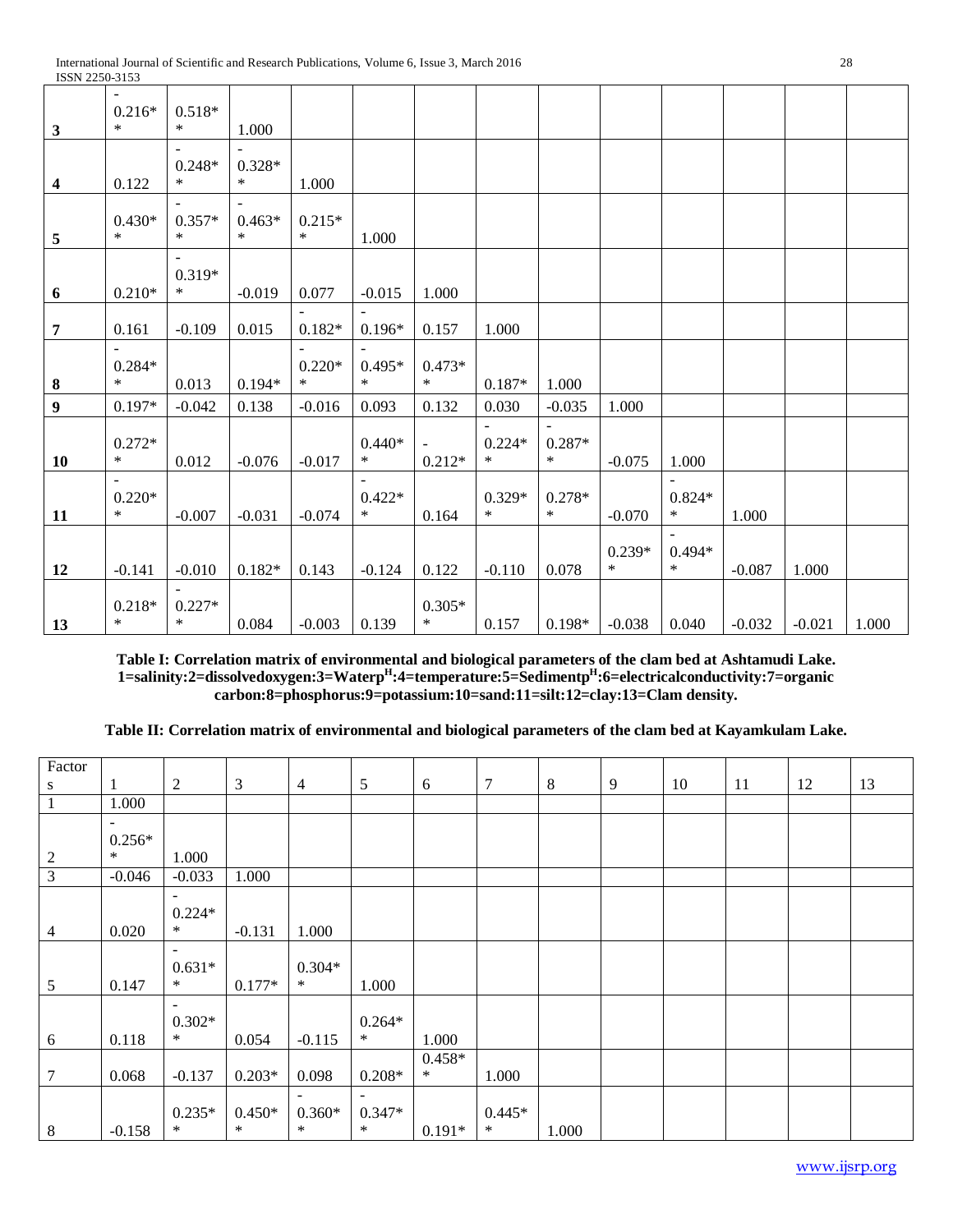| 9  | $0.205*$           | $\overline{\phantom{a}}$<br>$0.320*$<br>$\ast$ | $0.320*$<br>$\ast$ | 0.127         | $0.285*$<br>$\ast$ | 0.029                                | 0.051                   | 0.113              | 1.000         |                         |                    |       |       |
|----|--------------------|------------------------------------------------|--------------------|---------------|--------------------|--------------------------------------|-------------------------|--------------------|---------------|-------------------------|--------------------|-------|-------|
| 10 | $0.226*$<br>$\ast$ | $0.243*$<br>$\ast$                             | $0.221*$<br>$\ast$ | 0.097         | 0.144              | $-0.008$                             | $0.309*$<br>$\ast$      | 0.120              | 0.059         | 1.000                   |                    |       |       |
| 11 | 0.102              | $-0.144$                                       | $-0.073$           | 0.021         | $0.164*$           | $\overline{\phantom{a}}$<br>$0.169*$ | -<br>$0.357*$<br>$\ast$ | $-0.104$           | 0.018         | -<br>$0.847*$<br>$\ast$ | 1.000              |       |       |
| 12 | $0.278*$<br>$\ast$ | $0.269*$<br>$\ast$                             | $0.297*$<br>$\ast$ | ۰<br>$0.178*$ | $-0.089$           | $0.164*$                             | $0.188*$                | $-0.104$           | $-0.112$      | -<br>$0.880*$<br>∗      | $0.494*$<br>$\ast$ | 1.000 |       |
| 13 | $0.351*$<br>$\ast$ | $\overline{\phantom{0}}$<br>$0.293*$<br>∗      | 0.018              | 0.138         | $0.415*$<br>$\ast$ | $-0.027$                             | $-0.070$                | $0.407*$<br>$\ast$ | $0.302*$<br>* | $-0.104$                | 0.121              | 0.062 | 1.000 |

1=salinity:2=dissolvedoxygen:3=Waterp<sup>H</sup>:4=temperature:5=Sedimentp<sup>H</sup>:6=electricalconductivity:7=organic carbon:8=phosphorus:9=potassium:10=sand:11=silt:12=clay:13=Clam density.

## **Table III: Variation in mean values of environmental parameters and biological parameters at Ashtamudi estuary and Kayamkulam Estuary**

| Variables               | Location  | Mean          | <b>SD</b> | Mean<br>Difference | t - value | df  | p - value |  |
|-------------------------|-----------|---------------|-----------|--------------------|-----------|-----|-----------|--|
|                         | AE        | 23.04         | 5.727     | $-0.39$            | $-0.548$  | 286 | 0.584     |  |
| Salinity                | KE        | 23.43         | 6.347     |                    |           |     |           |  |
| Dissolved               | AE        | 4.48          | 1.792     | $-0.262$           | $-1.328$  | 286 | 0.185     |  |
| $Oxygenmgl-1$           | <b>KE</b> | 4.74          | 1.543     |                    |           |     |           |  |
|                         | AE        | 8.02          | 0.239     | 0.088              | 2.649     | 286 | $0.009*$  |  |
| Water p <sup>H</sup>    | KE        | 7.94          | 0.32      |                    |           |     |           |  |
|                         | AE        | 27.89         | 1.195     | $-0.036$           | $-0.227$  | 286 | 0.82      |  |
| Temperature             | KE        | 27.93         | 1.488     |                    |           |     |           |  |
|                         | AE        | 6.34          | 1.233     | $-0.214$           | $-1.462$  | 286 | 0.145     |  |
| Sediment p <sup>H</sup> | <b>KE</b> | 6.56          | 1.249     |                    |           |     |           |  |
| Electrical              | AE        | 5.48<br>3.797 |           | $-2.548$           | $-5.195$  | 286 | $0.000*$  |  |
| conductivity            | <b>KE</b> | 8.03          | 4.495     |                    |           |     |           |  |
| Sediment                | $AE$      | 0.57<br>0.504 |           |                    |           |     |           |  |
| Organic<br>Carbon       | <b>KE</b> | 0.61          | 0.411     | $-0.034$           | $-0.634$  | 286 | 0.527     |  |
| Sediment                | AE        | 1.14          | 0.356     | $-0.449$           | $-5.943$  | 286 | $0.000*$  |  |
| Phosphorus              | KE        | 1.59          | 0.833     |                    |           |     |           |  |
| Sediment                | AE        | 1.93          | 1.087     | $-0.279$           | $-2.275$  | 286 | $0.024*$  |  |
| Potassium               | KE        | 2.21          | 0.988     |                    |           |     |           |  |
|                         | AE        | 68.58         | 9.921     | $-1.208$           | $-0.817$  | 286 | 0.415     |  |
| Sand                    | KE        | 69.79         | 14.725    |                    |           |     |           |  |
|                         | AE        | 16.47         | 8.661     | 0.396              | 0.402     | 286 |           |  |
| Silt                    | KE        | 16.08         | 8.033     |                    |           |     | 0.688     |  |
|                         | AE        | 14.94         | 5.649     | 0.813              | 0.918     | 286 | 0.359     |  |
| Clay                    | <b>KE</b> | 14.13         | 8.993     |                    |           |     |           |  |